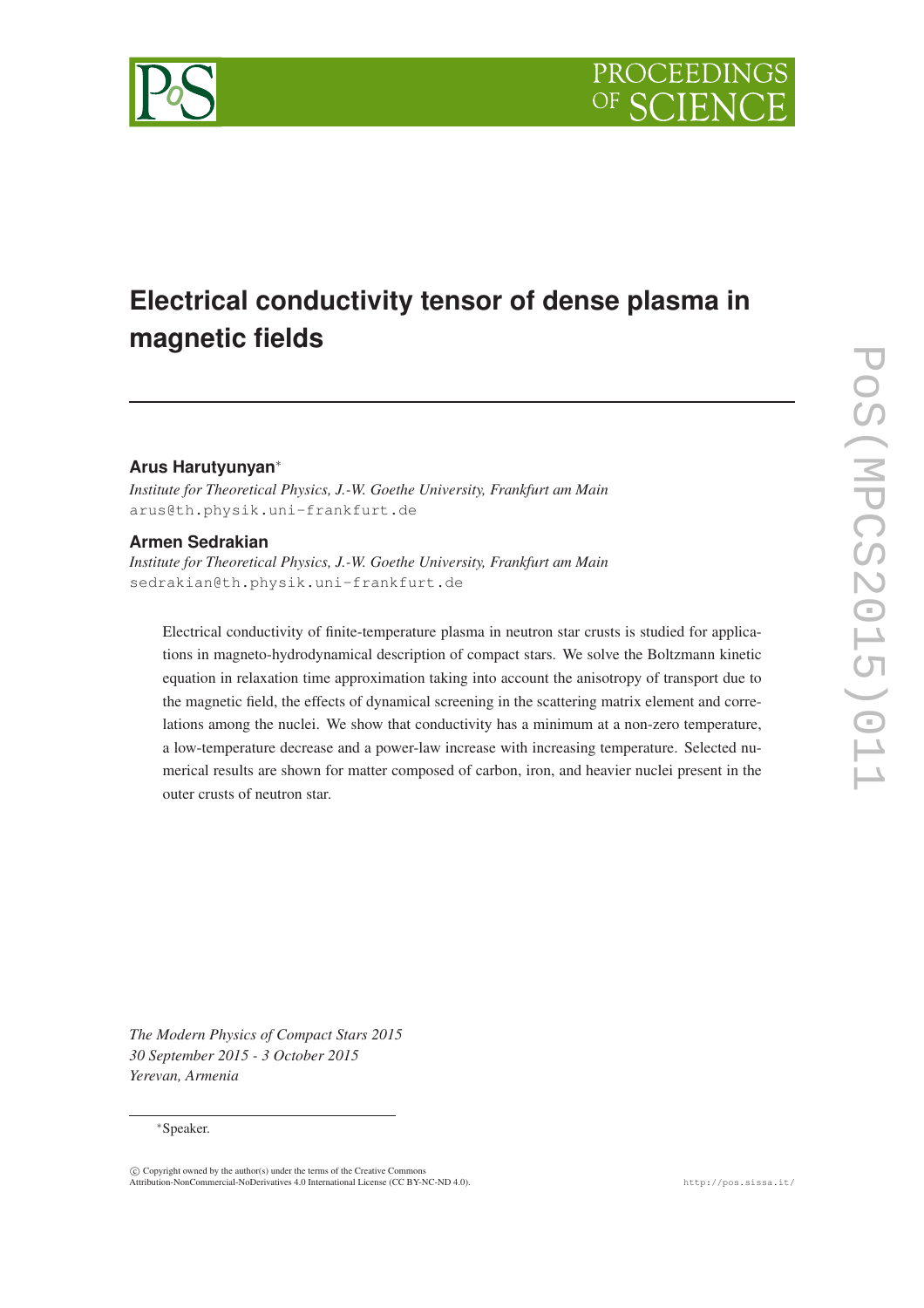#### 1. Introduction

Magneto-hydrodynamics (MHD) forms the basis of large-scale description of physics of dense plasma in compact stars. A key quantity in the dissipative formulations of MHD is the conductivity of matter. It determines, for example, the dissipation of currents and therefore the decay of magnetic fields, the dispersion of plasma waves, etc. In turn, magnetic field decay affects the rotational and thermal evolutions of neutron stars and consequently a broad array of their observational manifestations.

Transport in compact star plasma was studied traditionally in the cold (essentially zero-temperature) and dense regime where the constituents form degenerate quantum liquids. This regime is relevant for mature isolated or accreting neutron stars as well as interiors of white dwarfs. The dilute and warm (non-zero temperature) regime is of interest in the context of transient, shortlived states of neutron stars, such as proto-neutron stars newly born in supernova explosions or hypermassive remnants formed in the aftermath of neutron star binary mergers.

We start this article with an overview of the transport calculations of electrical conductivity of compact star matter in the density regime corresponding to their outer crusts ( $\rho \le 10^{11}$  g cm<sup>-3</sup>). Then we go on to describe our recent effort to calculate the electrical conductivity of non-zero temperature crustal plasma. We focus on sufficiently high temperatures where nuclei form a liquid coexisting with electronic background of arbitrary degeneracy. We close this review with a summary and outlook. Below we use the natural (Gaussian) units with  $\hbar = c = k_B = k_e = 1$ ,  $e = \sqrt{\alpha}$ ,  $\alpha = 1/137$  and the metric signature  $(1, -1, -1, -1)$ .

#### 2. Overview

At densities relevant to interiors of white dwarfs and neutron star crusts the electron-ion system is in a plasma state - the ions are fully ionized while free electrons are the most mobile carriers of charge. By charge conservation electron density is related to the ion charge *Z* by  $n_e = Zn_i$ , where  $n_i$  is the number density of nuclei. Electrons to a good accuracy form non-interacting gas which becomes degenerate below the Fermi temperature  $T_F = \varepsilon_F - m = (p_F^2 + m^2)^{1/2} - m$ , where the electron Fermi momentum is given by  $p_F = (3\pi^2 n_e)^{1/3}$  and *m* is the electron mass. The state of ions (mass number *A* and charge *Z*) is controlled by the value of the Coulomb plasma parameter Γ

$$
\Gamma = \frac{e^2 Z^2}{T a_i} \approx 22.73 \frac{Z^2}{T_6} \left(\frac{\rho_6}{A}\right)^{1/3},\tag{2.1}
$$

where *e* is the elementary charge, *T* is the temperature,  $a_i = (4\pi n_i/3)^{-1/3}$  is the radius of the spherical volume per ion,  $T_6$  is the temperature in units 10<sup>6</sup> K and  $\rho_6$  is the density in units of 10<sup>6</sup> g cm<sup>-3</sup>. If  $\Gamma \ll 1$  or, equivalently  $T \gg T_{\rm C} \equiv Z^2 e^2/a_i$ , ions form weakly coupled Boltzmann gas. In the regime  $\Gamma \ge 1$  ions are strongly coupled and form a liquid for low values of  $\Gamma \le \Gamma_m \simeq 160$ and a lattice for  $\Gamma > \Gamma_m$ . The melting temperature of the lattice associated with  $\Gamma_m$  is defined as  $T_m = (Ze)^2 / \Gamma_m a_i$ . For temperatures below the ion plasma temperature

$$
T_p = \left(\frac{4\pi Z^2 e^2 n_i}{M}\right)^{1/2},\tag{2.2}
$$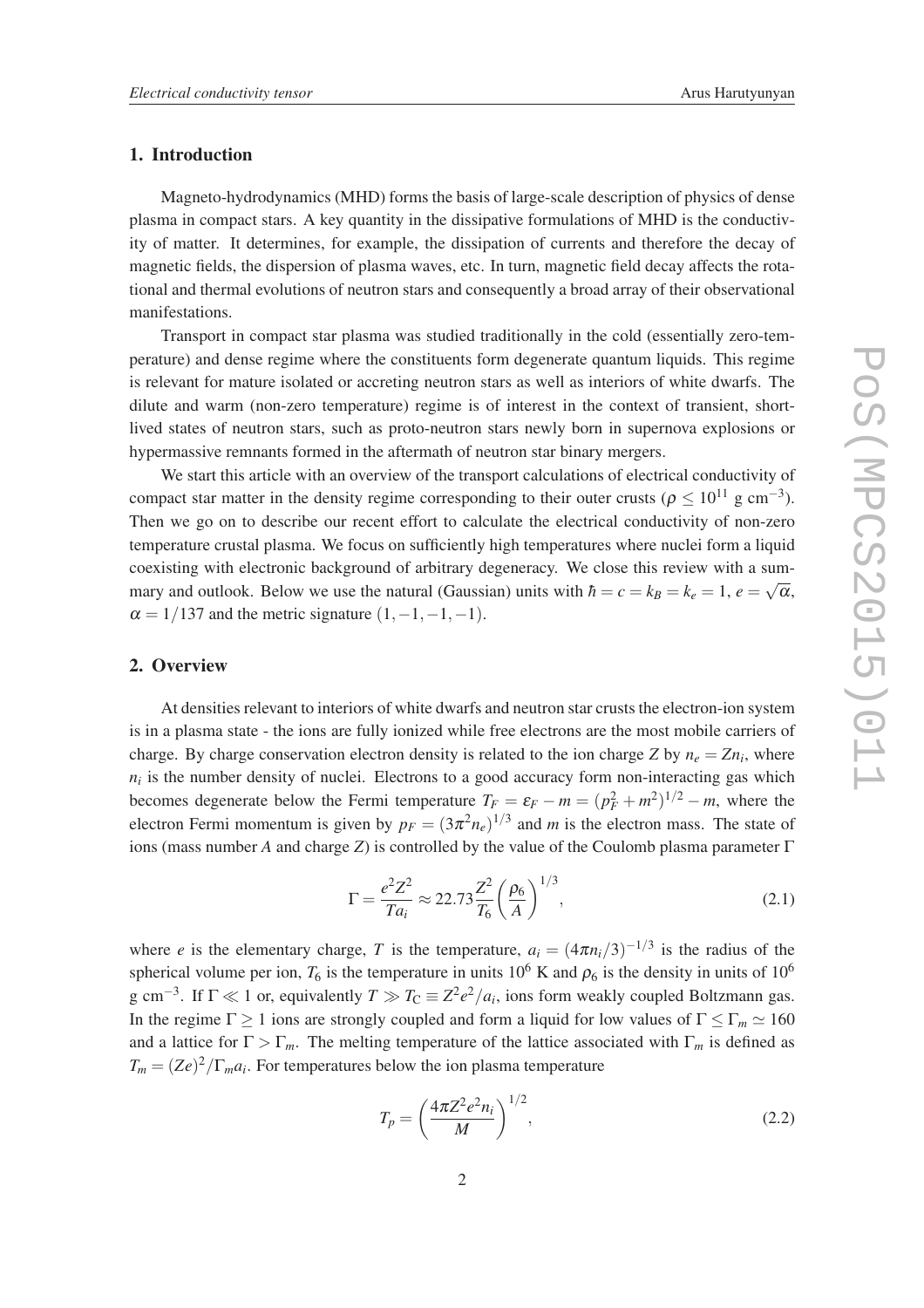

Figure 1: The temperature-density phase diagram of dense plasma composed of iron  ${}^{56}Fe$  (upper panel) and carbon <sup>12</sup>C (lower panel). The electron gas degeneracy sets in below the Fermi temperature  $T_F$  (short dashed lines). The ionic component solidifies below the melting temperature  $T<sub>m</sub>$  (solid lines), while quantum effects become important below the plasma temperature (dash-dotted lines). For temperatures above  $T_c$  (long dashed lines) the ionic component forms a Boltzmann gas. Note that for  ${}^{12}C$  the quantum effects become important in the portion of the phase diagram lying between the lines  $T_p(\rho)$  and  $T_m(\rho)$ . The present study does not cover the shaded portion of the phase diagram.

where *M* is the ion mass, the quantization of oscillations of the lattice becomes important. Figure 1 shows the temperature-density phase diagram of the crustal material in the cases where it is composed of iron  ${}^{56}Fe$  (left panel) or carbon  ${}^{12}C$  (right panel).

While the structure of the phase diagrams for  ${}^{56}Fe$  and  ${}^{12}C$  are similar there is an important difference as well: as the temperature is lowered the quantum effects become important for carbon prior to solidification, whereas iron solidifies close to the temperature where ionic quantum effects become important. Except of hydrogen and perhaps helium which may not solidify because of quantum zero point motions all heavier elements  $Z > 2$  solidify at low enough temperature. The phase diagram in the case of density dependent composition is shown in Fig. 2.

The earliest studies of transport in dense matter go back to the work by Mestel, Hoyle [1] and Lee [2] in 1950s, who obtained the "conductive opacity", or equivalently the thermal conductivity of the electron-ion plasma in non-relativistic electron regime in the context of radiative and thermal transport in white dwarfs. Above densities of the order of  $10^6$  g cm<sup>-3</sup> electrons are relativistic. Following the initial qualitative estimates of the conductivity of highly compressed matter by Abrikosov in 1963 [3] more detailed calculations were carried out in the 1970s by many authors. In particular the transport in neutron star crusts in the relativistic electron regime was studied in much detail by Flowers and Itoh [4] both in the solid and in the liquid regime using a variational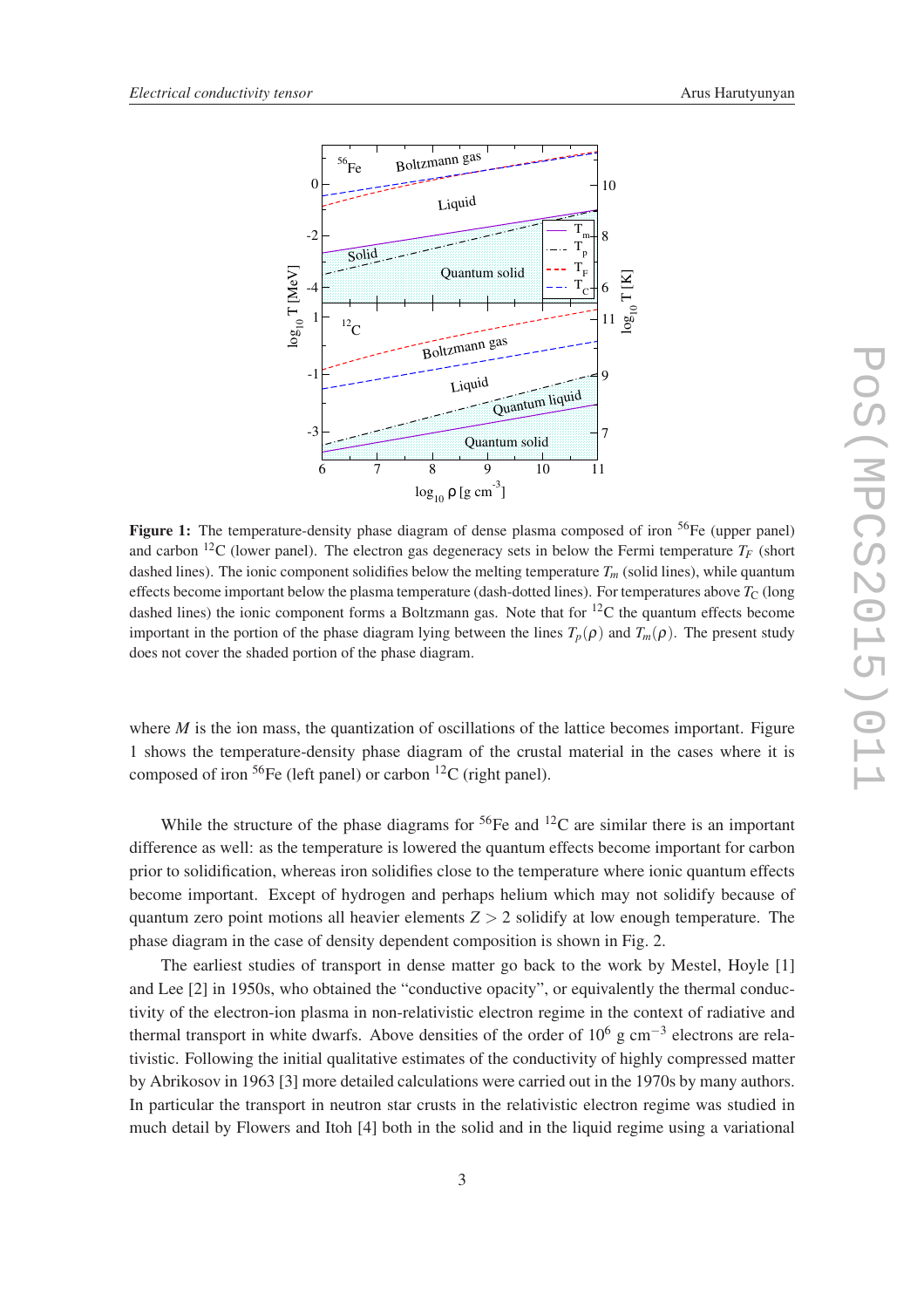

Figure 2: Same as in Fig. 1 but for density dependent composition; for details and references see the discussion in Ref. [12].

method. They were able to cover a broad range of densities and low-temperature regime including multiple channels of scattering, relatively accurate description of collective modes (phonons) which contribute to the transport coefficients in the solid phase. Their discussion also extended to the neutron drip region where free neutrons contribute to the thermal conductivity and shear viscosity of matter. A critical analysis of the numerical values for the transport coefficients found by different authors was given by Yakovlev and Urpin [5], who also provided useful and simple approximations for the transport coefficients in the degenerate electron regime in terms of the Coulomb logarithm. Nandkumar and Pethick [6] studied the temperature regime above the melting temperature, i.e., where ions form a liquid, showing that the screening of electron-ion interactions can lead to substantial corrections in this case. These calculations agree with those of Itoh et al. [7] who also provide useful fitting formulae for the transport coefficient. Subsequent refinements of the results quoted above included, among other things, multi-phonon process and Debye-Waller factor [8] in the solid phase and improved correlation functions in the liquid phase [9]. The implementation of the transport coefficients of dense matter in the dissipative MHD equations in the case of cold neutron crust plasma in the presence of magnetic fields were discussed by a number of authors [10, 11]. We do not discuss here the physics in ultra-strong fields and confine our attention to non-quantizing fields, i.e., fields below the critical field  $B \simeq 10^{14}$  G above which the Landau quantization of electron trajectories becomes important.

#### 3. Formalism

The Boltzmann equation for electron distribution function is given by

$$
\frac{\partial f}{\partial t} + \mathbf{V} \frac{\partial f}{\partial \mathbf{r}} - e(\mathbf{E} + \mathbf{V} \times \mathbf{H}) \frac{\partial f}{\partial \mathbf{p}} = I[f],
$$
\n(3.1)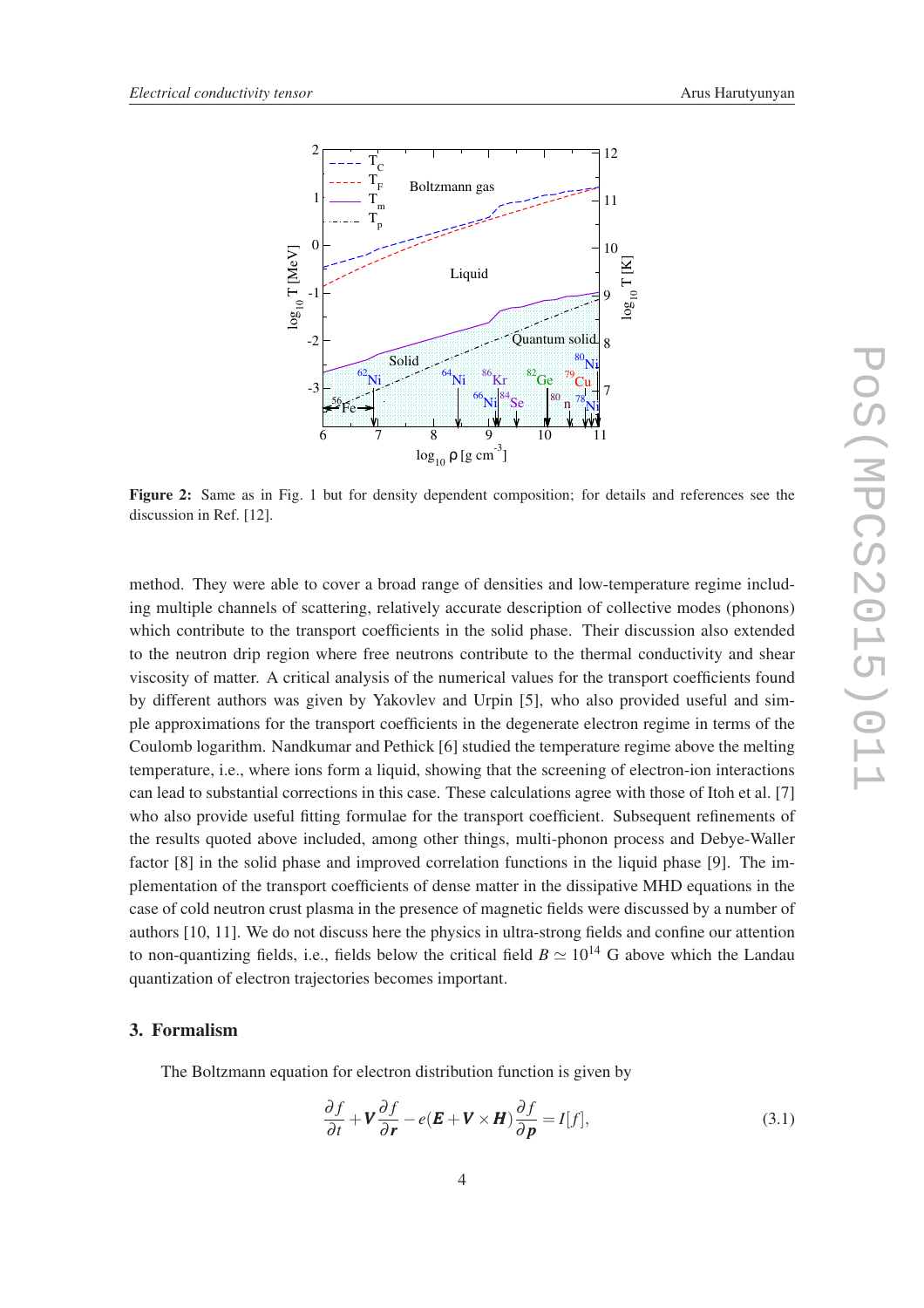where  $V$  is the electron velocity,  $E$  and  $H$  are the electric and magnetic fields and  $I$  is the collision intergal. We are interested in the regime where the collision integral describes electron-ion scattering and, therefore, has the form

$$
I[f] = -(2\pi)^4 \sum_{234} |M_{12 \to 34}|^2 \delta^{(4)}(p + p_2 - p_3 - p_4)[f(1 - f_3)g_2 - f_3(1 - f)g_4], \tag{3.2}
$$

where  $p_i$  are four-momenta of particles,  $g$  is the equilibrium distribution function of ions, which to a good accuracy can be described by the Maxwell-Boltzmann distribution with energy spectrum  $\varepsilon = p^2/2M$ , where *M* is the ion mass. The sum Eq. (3.2) stands symbolically for the integrals over the phase-space of scattering particles,  $M_{12\rightarrow 34}$  is the transition matrix element for scattering of relativistic electrons off correlated ions and is given by

$$
M_{12 \to 34} = \frac{J_0 J_0'}{q^2 + \Pi_l(\omega, \bm{q})} - \frac{\bm{J}_l \bm{J}_l'}{q^2 - \omega^2 + \Pi_l(\omega, \bm{q})},
$$
(3.3)

where the electron and ion four-currents are given, respectively,

$$
J^{\mu} = -e^* \bar{u}^{s_3}(p_3) \gamma^{\mu} u^{s}(p), \quad J^{\prime \mu} = Ze^* V^{\prime \mu} = Ze^*(1, p^{\prime}/M), \tag{3.4}
$$

 $e^* = \sqrt{4\pi}e$ , and *J<sub>t</sub>*, *J'<sub>t</sub>* are the components of the currents transversal to the moment transfer *q*, Π*l*(ω,*q*) and Π*t*(ω,*q*) are the longitudinal and transverse components of the polarization tensor, which describe respectively, the (irreducible) self-energies of longitudinal and transverse photons in the medium (plasma). The form of the matrix element  $(3.3)$  includes thus the dynamical screening of the electron-ion interaction due to the exchange of transverse photons. Such separation has been employed in the treatment of transport in unpaired [13] and superconducting quark matter [14] and we adopt an analogous approach here. We linearize the Boltzmann equation (3.1) by writing

$$
f = f^{0} + \delta f, \quad \delta f = -\Phi \frac{\partial f^{0}}{\partial \varepsilon},
$$
\n(3.5)

where  $f^0$  is the equilibrium Fermi-Dirac distribution function,  $\delta f \ll f^0$ , and  $\Phi$  is the perturbation. The electric field appears in the drift term of linearized Boltzmann equation at *O*(1) in perturbation, whereas the term involving magnetic field at order  $O(\Phi)$ , because  $[\bm{V} \times \bm{H}](\partial f^0/\partial \bm{p}) \propto [\bm{V} \times \bm{H}]\bm{V} =$ 0. We next specify the form of the function  $\Phi$  in the case of conduction as  $\Phi = \mathbf{p} \cdot \mathbf{E}(\mathbf{\varepsilon})$ , which after substitution in the linearized Boltzmann equation gives

$$
eV \cdot [E + (\Xi \times H)] = -\Xi \cdot p \ \tau^{-1}(\varepsilon), \tag{3.6}
$$

where the relaxation time, which depends on electron energy  $\varepsilon$ , is defined by

$$
\tau^{-1}(\varepsilon) = (2\pi)^{-5} \int d\omega d\mathbf{q} \int d\mathbf{p}_2 |M_{12\to 34}|^2 \frac{\mathbf{q} \cdot \mathbf{p}}{p^2} \delta(\varepsilon - \varepsilon_3 - \omega) \delta(\varepsilon_2 - \varepsilon_4 + \omega) g_2 \frac{1 - f_3^0}{1 - f_0^0}.
$$
 (3.7)

(Here and below the indices 2 and 4 are reserved for ions, the index 3 corresponds to the outgoing electron). In transforming the linearized collision integral we introduced a dummy integration over energy and momentum transfers, i.e.,  $\omega = \varepsilon - \varepsilon_3$  and  $\mathbf{q} = \mathbf{p} - \mathbf{p}_3$ . It remains to express the vector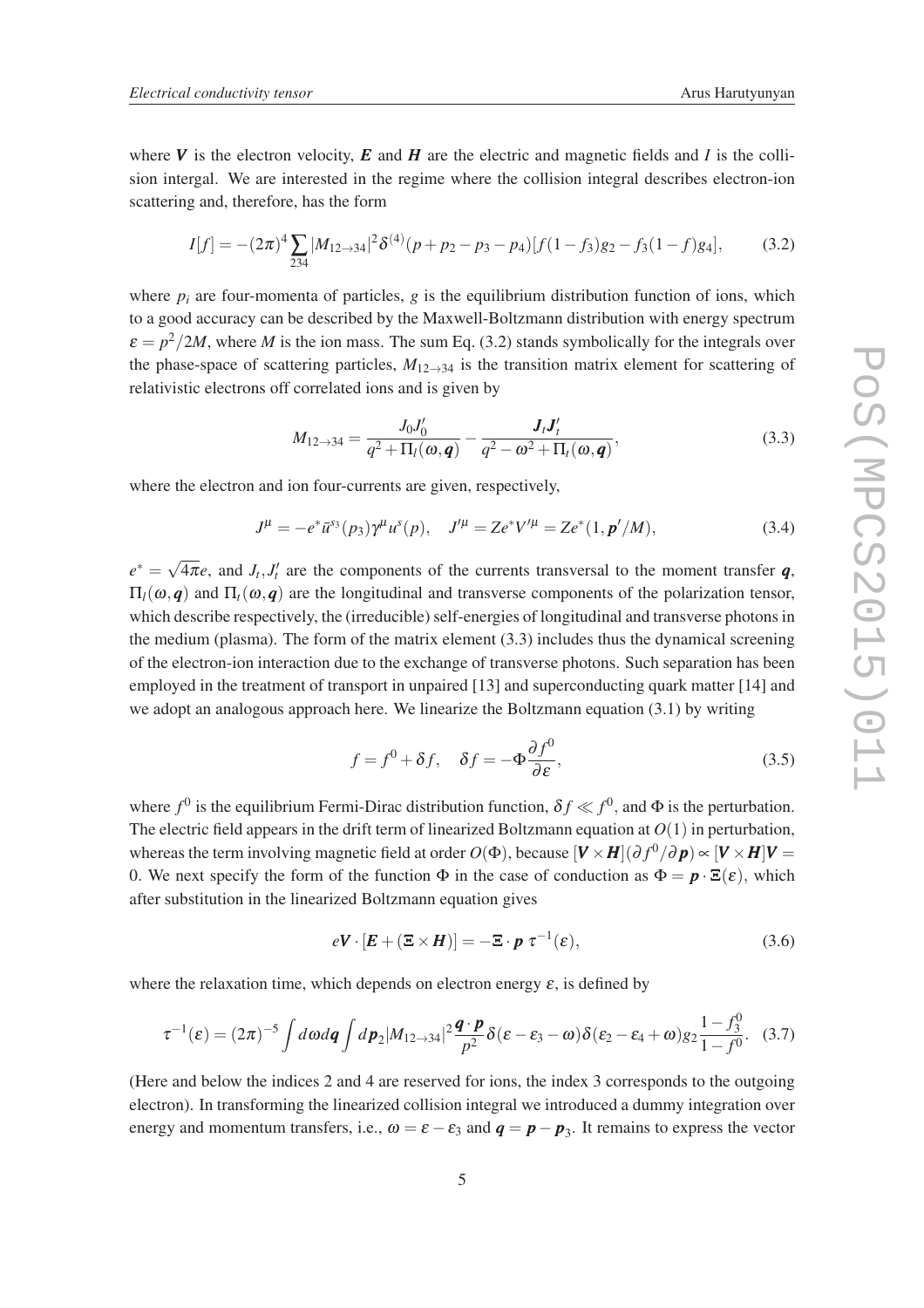Ξ describing the perturbation in terms of physical fields; its most general decomposition is given by

$$
\mathbf{\Xi} = \alpha \mathbf{e} + \beta \mathbf{h} + \gamma [\mathbf{e} \times \mathbf{h}], \tag{3.8}
$$

where  $h \equiv H/H$  and  $e \equiv E/E$  and the coefficients  $\alpha$ ,  $\beta$ ,  $\gamma$  are functions of the electron energy. Substituting Eq. (3.8) in Eq. (3.6) one finds that  $\alpha = -eE\tau/\varepsilon(1+\omega_c^2\tau^2)$ ,  $\beta/\alpha = (\omega_c\tau)^2(e\cdot h)$  and  $\gamma/\alpha = -\omega_c \tau$ , where  $\omega_c = eH\epsilon^{-1}$  is the cyclotron frequency. As a result, the most general form of the perturbation is given by

$$
\Phi = -\frac{e\tau}{1 + (\omega_c \tau)^2} V_i \left[ \delta_{ij} - \omega_c \tau \varepsilon_{ijk} h_k + (\omega_c \tau)^2 h_i h_j \right] E_j.
$$
\n(3.9)

Using the standard expression for the electrical current in terms of the perturbation  $\Phi$  we arrive at the conductivity tensor  $\sigma_{ij} = \delta_{ij}\sigma_0 - \varepsilon_{ijm}h_m\sigma_1 + h_ih_j\sigma_2$ , where the components of the tensor are defined as

$$
\sigma_n = \frac{e^2}{3\pi^2 T} \int_m^{\infty} d\varepsilon \frac{p^3}{\varepsilon} \frac{\tau(\omega_c \tau)^n}{1 + (\omega_c \tau)^2} f^0(1 - f^0), \quad n = 0, 1, 2,
$$
\n(3.10)

where *T* is the temperature and the lower bound of the integral is given by the mass of the electron, which vanishes in the ultra-relativistic limit. The conductivity tensor has a particularly simple form if the magnetic field is along the *z*-direction

$$
\hat{\sigma} = \begin{pmatrix} \sigma_0 & -\sigma_1 & 0 \\ \sigma_1 & \sigma_0 & 0 \\ 0 & 0 & \sigma \end{pmatrix} . \tag{3.11}
$$

For zero magnetic field the current is along the electric field and we find the scalar conductivity

$$
\sigma = \frac{e^2}{3\pi^2 T} \int_m^\infty d\varepsilon \frac{p^3}{\varepsilon} \tau f^0 (1 - f^0) = \sigma_0 + \sigma_2.
$$
 (3.12)

Thus, the components of the conductivity tensor are fully determined if the relaxation time  $\tau$  is known. We evaluate the square of the scattering matrix using the standard QFT methods and then average over the positions of correlated ions, which effectively multiplies the transition probability by the structure function of ions. After some computations we find for the relaxation time

$$
\tau^{-1}(\varepsilon) = \frac{\pi Z^2 e^4 n_i}{\varepsilon p^3} \int_{-\infty}^{\varepsilon - m} d\omega e^{-\omega/2T} \frac{f^0(\varepsilon - \omega)}{f^0(\varepsilon)} \int_{q_-}^{q_+} dq (q^2 - \omega^2 + 2\varepsilon\omega) S(q) F^2(q) \frac{1}{\sqrt{2\pi\theta}} \times e^{-\omega^2/2q^2\theta^2} e^{-q^2/8MT} \Big\{ \frac{(2\varepsilon - \omega)^2 - q^2}{|q^2 + \Pi_l|^2} + \theta^2 \frac{(q^2 - \omega^2)[(2\varepsilon - \omega)^2 + q^2] - 4m^2q^2}{q^2|q^2 - \omega^2 + \Pi_l|^2} \Big\},
$$
\n(3.13)

where  $S(q)$  is the ionic structure function,  $\theta \equiv \sqrt{T/M}$ ,  $q_{\pm} = |\pm p + \sqrt{p^2 - (2\omega \epsilon - \omega^2)}|$  and  $\varepsilon = \sqrt{p^2 + m^2}$  for non-interacting electrons. The contribution of longitudinal and transverse photons in (3.13) separate. The dynamical screening effects contained in the transverse contribution are parametrically suppressed by the factor *T*/*M* at low temperatures and for heavy nuclei. This contribution is clearly important in the cases where electron-electron (*e*-*e*) scattering contributes to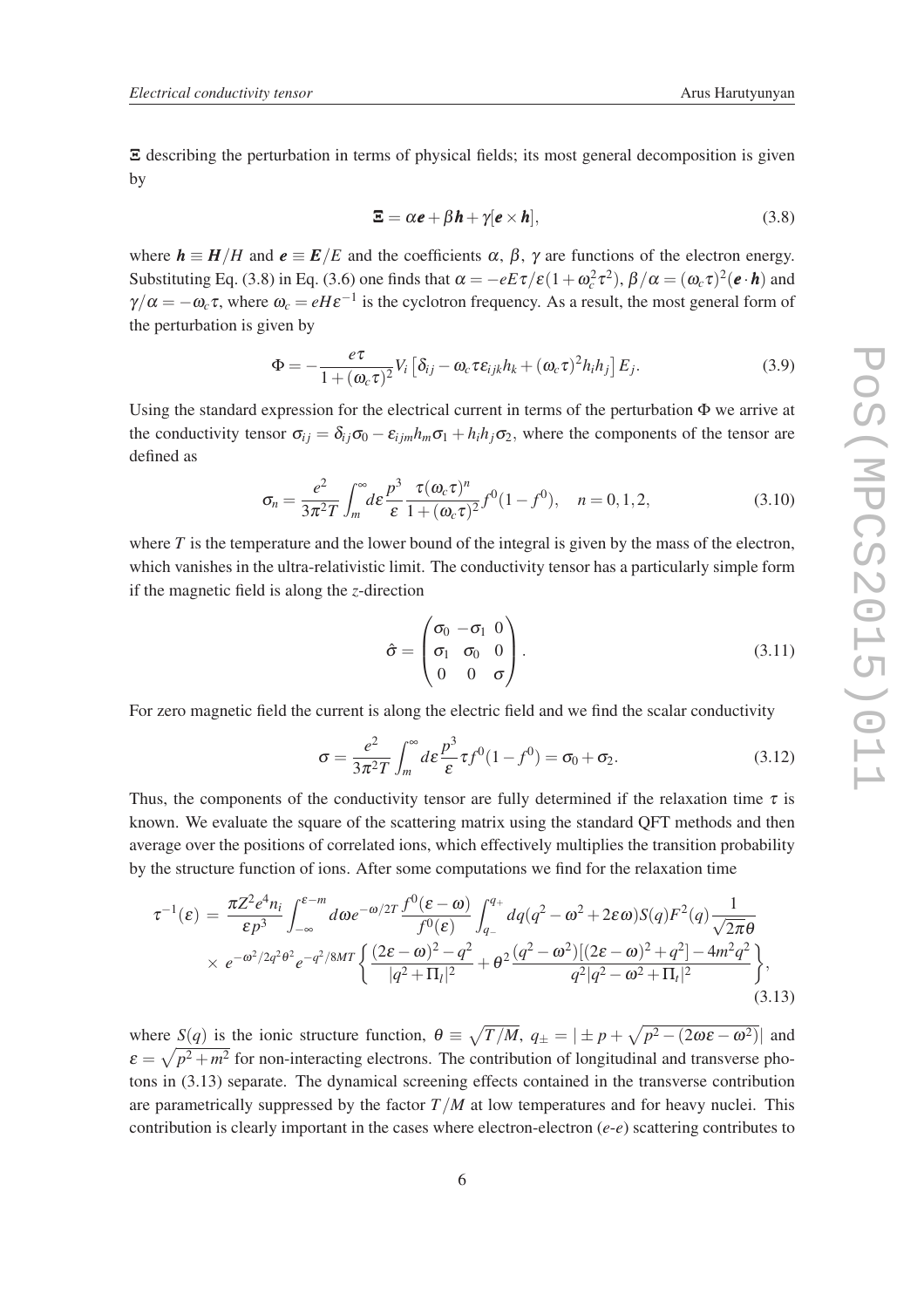

Figure 3: Dependence of the structure function of one-component plasma on the magnitude of momentum transfer *q* in units of inverse  $a_i$ . For  $\Gamma \geq 2$  the structure function is taken from Monte-Carlo calculations of Galam and Hansen [16]. For  $\Gamma < 2$  we obtain the structure function from the analytical expressions provided by Tamashiro et al. [17].

the collision intergral. This is the case, for example, when ions form a solid lattice and, therefore, Umklapp *e-e* processes are allowed, or in the case of thermal conduction and shear stresses when the *e-e* collisions contribute to the dissipation. Finally, we note that in order to account for the finite size of the nuclei we have multiplied the transition probability in Eq. (3.13) by the standard expression for the nuclear formfactor [15]

$$
F(q) = -3 \frac{qr_c \cos(qr_c) - \sin(qr_c)}{(qr_c)^3},
$$
\n(3.14)

where  $r_c$  is the charge radius of the nucleus given by  $r_c = 1.15A^{1/3}$  fm.

#### 4. Results

For the numerical computations we need to specify the ion structure function  $S(q)$ . We assume that only one sort of ions exists at a given density, so that the structure functions of one-component plasma (OCP) can be used. These has been extensively computed using various numerical methods. We adopt the Monte-Carlo results of Galam and Hansen [16] for Coulomb OCP provided in tabular form and set a two-dimension spline function in the space spanned by the magnitude of the momentum transfer q and the plasma parameter Γ. In the low-Γ regime ( $\Gamma$  < 2) we used the analytical (leading order) expressions derived by Tamashiro et al. [17] for Coulomb OCP derived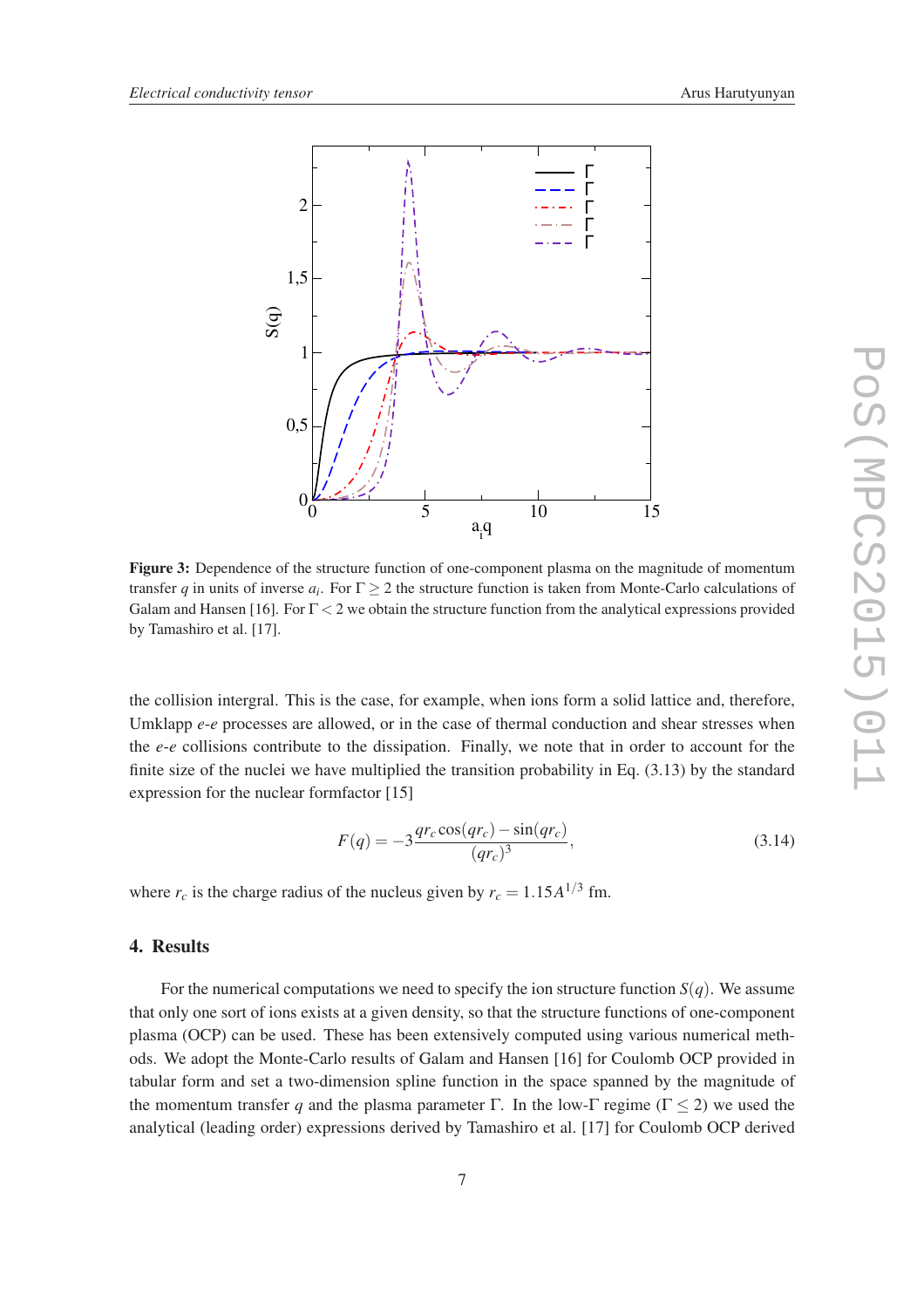using density functional methods. The resulting structure functions for various values of the plasma parameter  $\Gamma$  are shown in Fig. 3 as a function of the dimensionless parameter  $a_i q$ , where  $a_i$  is the ion-radius as defined after Eq. (2.1). It is seen that the structure factor universally suppresses the contribution from small-*q* scattering. The suppression sets in for larger *q* at larger values of Γ. The large-*q* asymptotics is independent of  $\Gamma$  as  $S(q) \to 1$ . The major difference arises for intermediate values of *q* where the structure factor oscillates and the amplitude of oscillations increases with the value of Γ parameter. The screening of longitudinal and transverse interactions is determined by the corresponding components of the polarization tensor. While expression (3.13) is exact with respect to the form of the polarization tensor, in the numerical calculations we use the hard-thermal-loop approximation and next-to-leading expansion in  $x = \omega/q$ . For the real and imaginary parts of the polarization tensor we find

$$
\Pi_t(q,\omega) = q_D^2 \chi_t, \qquad \Pi_t(q,\omega) = q_D^2 \chi_t,
$$
\n(4.1)

where  $q_D$  is the Debye wave-length and the susceptibilities to order  $O(x^2)$  are given by

$$
\text{Re}\chi_l(q,\omega) = 1 - \frac{x^2}{\bar{v}^2}, \quad \text{Im}\chi_l(q,\omega) = -\frac{\pi x}{2\bar{v}},\tag{4.2}
$$

$$
\text{Re}\chi_t(q,\omega) = x^2, \qquad \text{Im}\chi_t(q,\omega) = \frac{\pi}{4}x\bar{v},\tag{4.3}
$$

where  $\bar{v}$  is the electrons average velocity. Because the terms containing  $\bar{v}$  are small as well as electrons are ultra-relativistic in the most of the regime of interest we approximate  $\bar{v} = 1$  in our numerical calculations. For the longitudinal piece of the polarization tensor the screening is finite in the static case  $x = 0$ , while it vanishes for the transverse piece as  $\Pi_t(q, \omega) \propto x^2$ , hence the purely dynamical nature of the transverse screening.

In the zero-temperature limit Eq. (3.12) simplifies via the substitution  $T\partial f^0/\partial \varepsilon = -f^0(1$  $f^0$ )  $\rightarrow -T\delta(\varepsilon - \varepsilon_F)$ , i.e.,

$$
\sigma = \frac{e^2}{3\pi^2} \int_m^\infty d\varepsilon \frac{p^3}{\varepsilon} \tau(\varepsilon) \delta(\varepsilon - \varepsilon_F) = \frac{n_e e^2 \tau_F}{\varepsilon_F},\tag{4.4}
$$

where  $\tau_F$  is the relaxation time (3.13) taken on the Fermi surface in the  $T = 0$  limit

$$
\tau_F^{-1} \equiv \tau^{-1}(\varepsilon_F) = \frac{4}{3\pi} Z e^4 \varepsilon_F \int_0^{2p_F} dq \frac{q^3}{|q^2 + \Pi_l|^2} \left(1 - \frac{q^2}{4\varepsilon_F^2}\right) S(q) F^2(q),\tag{4.5}
$$

where employed the charge neutrality condition  $n_e = Zn_i$ . Neglecting the screening ( $\Pi_l \rightarrow 0$ ) and the nuclear formfactor  $[F(q) \rightarrow 1]$  we obtain from (4.5)

$$
\tau_F^{-1} = \frac{4Ze^4 \varepsilon_F}{3\pi} \int_0^{2p_F} \frac{dq}{q} \left(1 - \frac{q^2}{4\varepsilon_F^2}\right) S(q),\tag{4.6}
$$

which coincides with Eqs. (9) and (11) of Ref. [6].

With the input described above we have evaluated the relaxation time for electron scattering off the ions using Eq. (3.13) and then the components of the conductivity tensor according to Eq. (3.10). Here we demonstrate selected results, while our complete results are discussed elsewhere [12]. The conductivity as a function of temperature is shown in Fig. 4 for carbon  $^{12}C$  and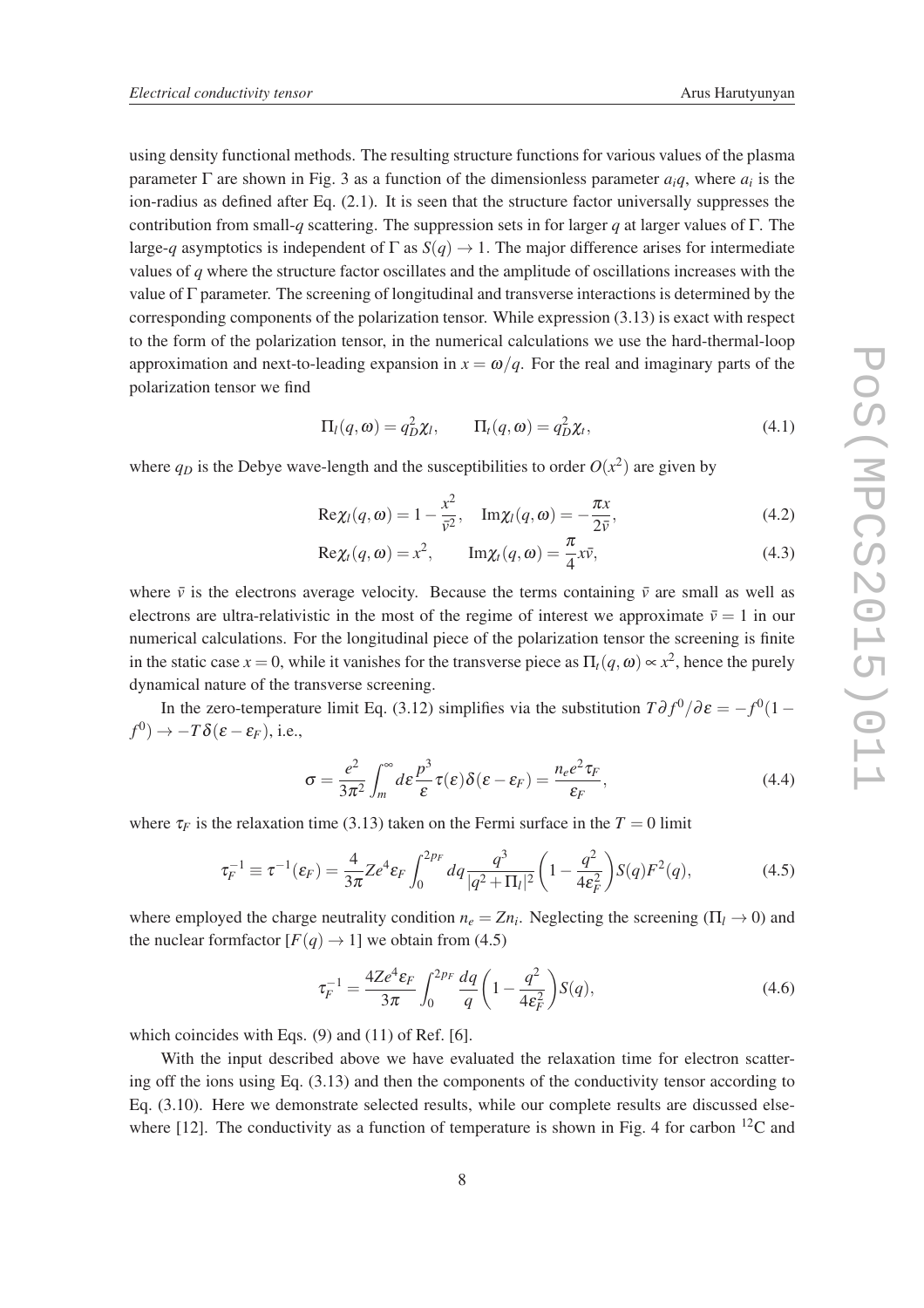

**Figure 4:** Dependence of the electrical scalar conductivity  $\sigma$  (upper panel) and tensor components  $\sigma_0$  (middle panel) and  $\sigma_1$  (lower panel) on temperature for three densities  $\log_{10}\rho = 10$  (solid lines),  $\log_{10}\rho = 8$ (dashed lines) and  $\log_{10} \rho = 6$  (dash-dotted lines). The left column contains results for <sup>56</sup>Fe, the right one for  ${}^{12}$ C. The dotted lines (symbols in the two lower panels) associated with each line show the same, but are evaluate from the zero-temperature Drude formula. The magnetic field is fixed at  $B_{12} = 1$ .

iron <sup>56</sup>Fe nuclei. The magnitude of the magnetic field is fixed to  $B_{12} = 1$ , where  $B_{12}$  is the magnetic field in units of  $10^{12}$  G. The full results are compared to the case where the conductivity is evaluated from the Drude formula (4.4), which is shown by dotted lines. The deviation from the zero temperature result are visible for temperatures in the range  $0.1-1$  MeV (MeV =  $1.16 \times 10^{10}$  K) when the density is varied from 10<sup>6</sup> to 10<sup>10</sup> g cm<sup>-3</sup>. It is seen that the  $\sigma$  component of *conductivity has a minimum as a function of temperature:* the low-temperature decrease is replace by a power-law increase with increasing temperature. This increase can be understood in terms of the smearing of the Fermi surface by temperature which makes more electrons available for conduction. The minimum of the conductivity is one of the key findings of our work.

The same as in Fig. 4 but as a function of density for fixed temperature values is shown in Fig. 5. The scalar conductivity and  $\sigma_0$  component are increasing functions of density and depend strongly on the temperature in the low-density limit, which is associated with lifting of the degeneracy as the temperature is increased. The behaviour of  $\sigma_1$  is reversed: it is almost independent of temperature and has a maximum. This is the consequence of the different scaling of the compo-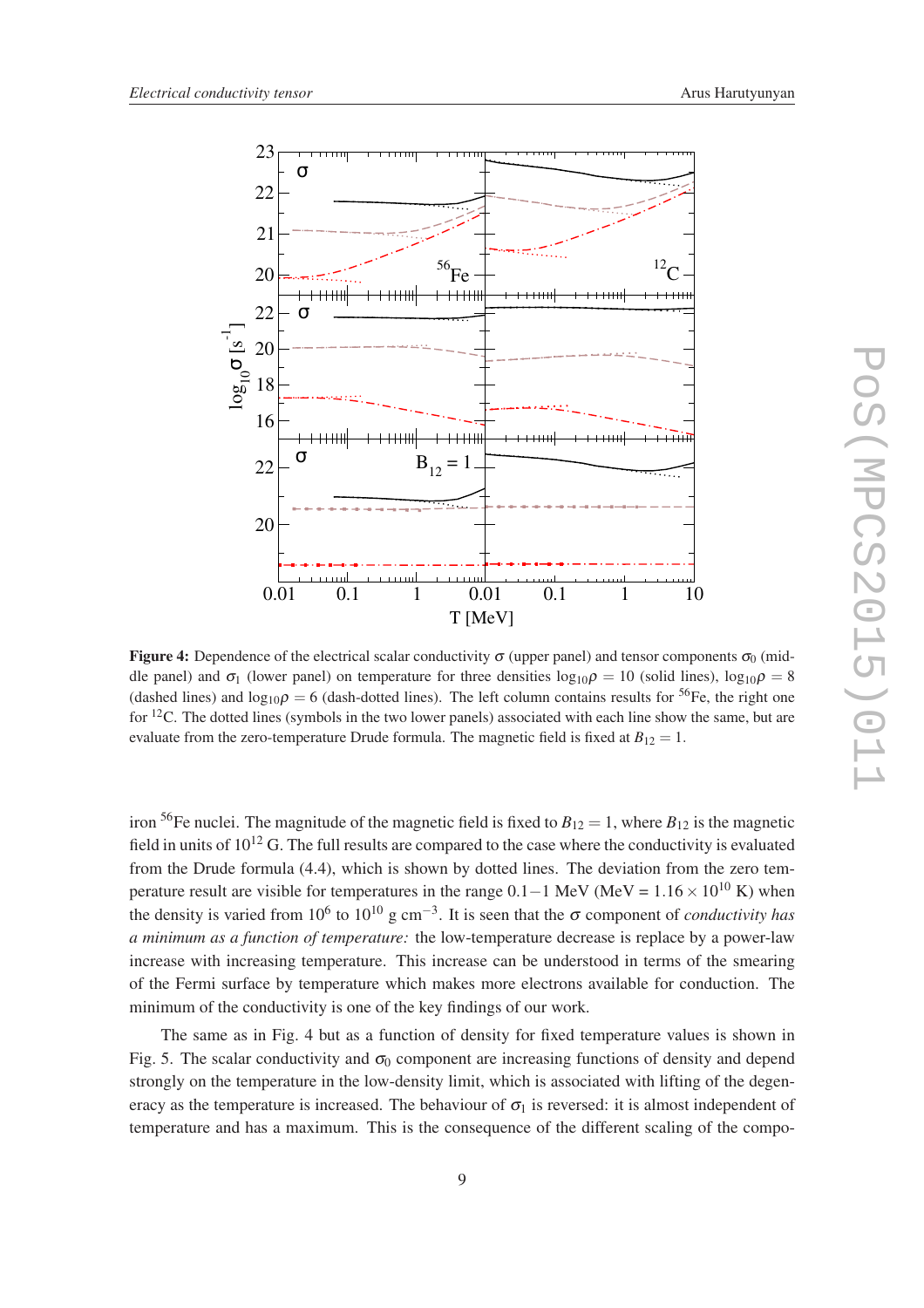

**Figure 5:** Dependence of the electrical scalar conductivity  $\sigma$  (upper panel) and tensor components  $\sigma_0$  (middle panel) and  $\sigma_1$  (lower panel) on density for three temperatures  $T = 10$  MeV (solid lines),  $T = 1$  MeV (dashed lines) and  $T = 0.1$  MeV (dash-dotted lines) in the case of <sup>56</sup>Fe (left) and  $C^{12}$ C (right) nuclei and magnetic field  $B_{12} = 1$ .

nents of the conductivity tensor with  $\omega_c \tau$  parameter, which describes the effects of magnetic field. Our results in the cases of matter composed of  ${}^{12}C$  or matter composed of series of nuclei (when the composition varies with density) show the same general trends as for  ${}^{56}Fe$ . The differences between these cases are quantitative and are discussed in detailed in Ref. [12].

#### 5. Conclusions

In this contribution we gave an overview of our current work on the conductivity of dense matter in the envelopes of neutron stars at non-zero temperature. One ingredient of our effort is the formulation of the transport in a manner which allows us to include the dynamical screening exactly, provided that the polarization tensor of electrons (or equivalently the self-energies of QED photons) in plasma can be computed to desired accuracy. Here we employed the results based on the hard-thermal-loop approximation and low-frequency expansion appropriate at not very high temperatures. We have shown that for electron-ion scattering the dynamical screening is suppressed parametrically by a factor  $M/T$ , but we anticipate that its effect would be substantial in the cases (a) of high temperatures and presence of light clusters, (b) of low temperatures, where the Umklapp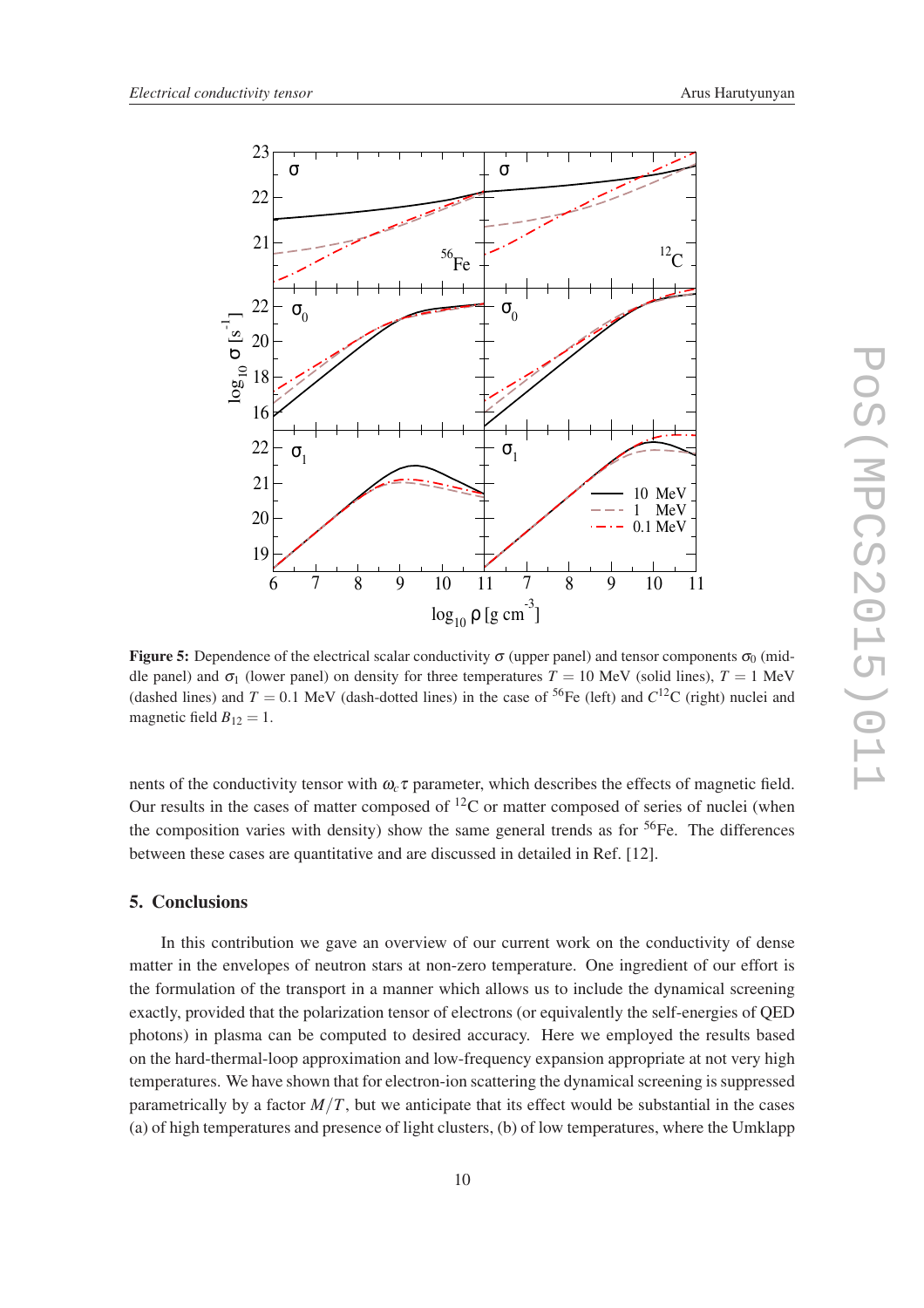processes with *e*-*e* scattering are important, (c) of transport processes where *e*-*e* scattering may be dominant from the outset, such as the thermal conductivity and shear viscosity.

Our numerical results show that the scalar conductivity (no anisotropy due to the *B*-field) has a minimum as a function of temperature, with a power-law decrease at low-temperatures and a powerlaw increase at higher temperatures. The range of validity of the zero-temperature Drude formula extends from low temperatures up to  $0.1-1$  MeV ( $10^9 - 10^{10}$  K), where the lower of these bounds corresponds to density  $\rho \sim 10^6$  g cm<sup>-3</sup> and the upper one to  $\rho \sim 10^{10}$  g cm<sup>-3</sup>. The behaviour of the off-diagonal  $\sigma_1$  component of the conductivity tensor is similar to the one described above except at low densities, where it remains almost constant. Finally the  $\sigma_0$  component shows strongly density dependent behaviour: for large densities (high degeneracy) it behaves analogous to  $\sigma$ , but shows the inverse trend for low-densities which is associated with the transition from the regime  $\omega_c \tau$  < 1 to  $\omega_c \tau > 1$ .

#### Acknowledgments

We thank M. Alford, H. Nishimura, L. Rezzolla and D. Rischke for discussions. This work was supported by the HGS-HIRe graduate program at Frankfurt University (A. H.), by the Deutsche Forschungsgemeinschaft's Grant No. SE 1836/3-1 (A. S.) and by the NewCompStar COST Action MP1304. We thank the Volkswagen Stiftung for the support of the 2015 edition of the conference series *"The Modern Physics of Compact Stars and Relativistic Gravity"*.

#### **References**

- [1] L. Mestel and F. Hoyle, *On the thermal conductivity in dense stars*, *Proceedings of the Cambridge Philosophical Society* 46 (1950) 331.
- [2] T. D. Lee, *Hydrogen Content and Energy-Productive Mechanism of White Dwarfs.*, *ApJ* 111 (1950) 625.
- [3] A. A. Abrikosov, *The conductivity of strongly compressed matter*, *Soviet Physics JETP* 18 (1964) 1399.
- [4] E. Flowers and N. Itoh, *Transport properties of dense matter*, *ApJ* 206 (1976) 218.
- [5] D. G. Yakovlev and V. A. Urpin, *Thermal and Electrical Conductivity in White Dwarfs and Neutron Stars*, *Soviet Ast.* 24 (1980) 303.
- [6] R. Nandkumar and C. J. Pethick, *Transport coefficients of dense matter in the liquid metal regime*, *MNRAS* 209 (1984) 511.
- [7] N. Itoh, S. Mitake, H. Iyetomi and S. Ichimaru, *Electrical and thermal conductivities of dense matter in the liquid metal phase. I - High-temperature results*, *ApJ* 273 (1983) 774.
- [8] A. Y. Potekhin, D. A. Baiko, P. Haensel and D. G. Yakovlev, *Transport properties of degenerate electrons in neutron star envelopes and white dwarf cores*, *A&A* 346 (1999) 345, [astro-ph/9903127].
- [9] N. Itoh, S. Uchida, Y. Sakamoto, Y. Kohyama and S. Nozawa, *The Second Born Corrections to the Electrical and Thermal Conductivities of Dense Matter in the Liquid Metal Phase*, *ApJ* 677 (2008) 495, [0708.2967].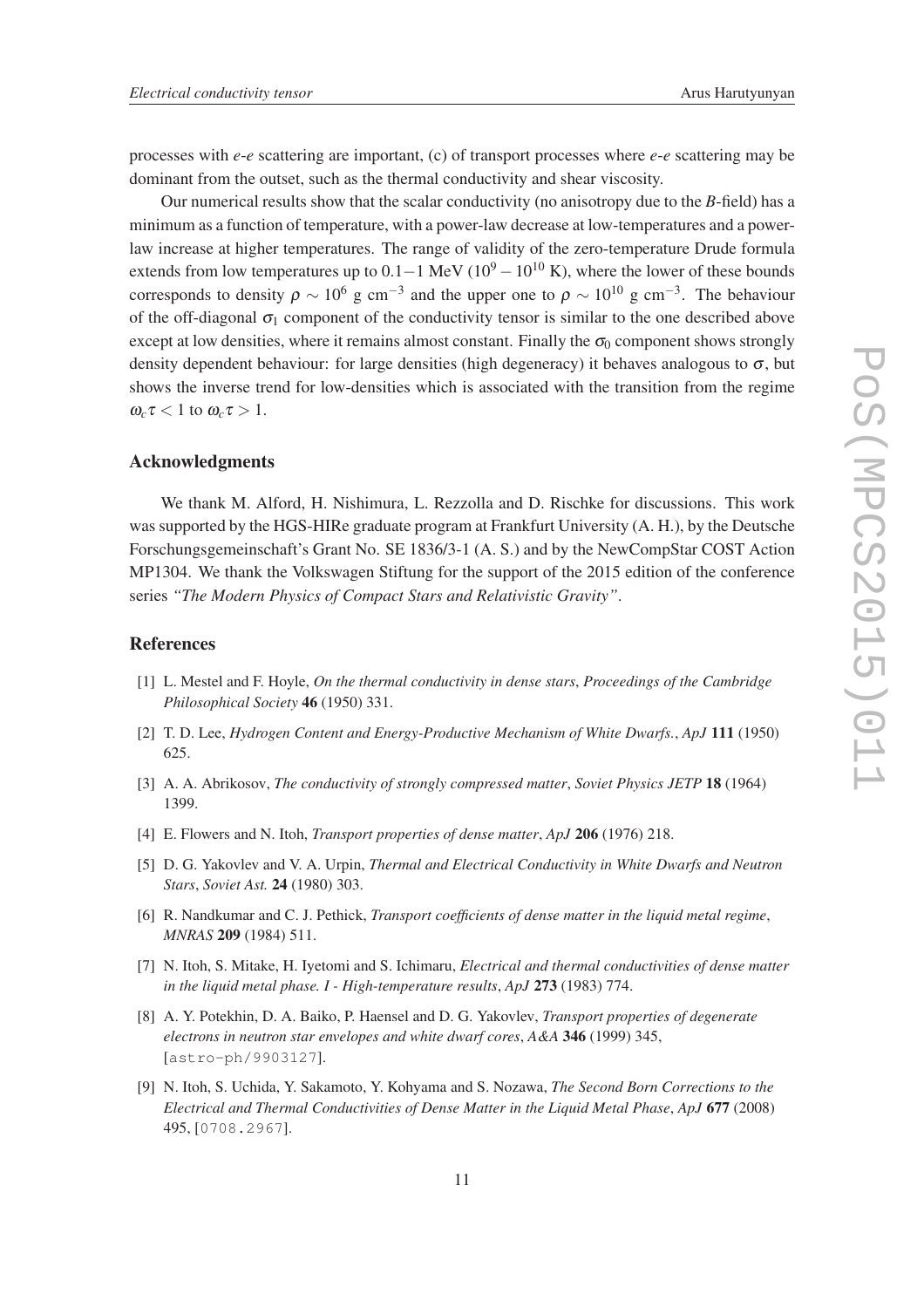- [10] I. Easson and C. J. Pethick, *Magnetohydrodynamics of neutron star interiors*, *ApJ* 227 (1979) 995.
- [11] D. M. Sedrakyan and A. K. Avetisyan, *Magnetohydrodynamics of Plasma in the Crust of a Neutron Star*, *Astrophysics* 26 (1987) 295.
- [12] A. Harutyunyan and A. Sedrakian, *Electrical conductivity of warm neutron star crust in magnetic fields*, Arxiv eprint: [1605.07612].
- [13] H. Heiselberg and C. J. Pethick, *Transport and relaxation in degenerate quark plasmas*, *Phys. Rev. D* 48 (1993) 2916.
- [14] M. G. Alford, H. Nishimura and A. Sedrakian, *Transport coefficients of two-flavor superconducting quark matter*, *Phys. Rev. C* 90 (2014) 055205, [1408.4999].
- [15] N. Itoh, Y. Kohyama, N. Matsumoto and M. Seki, *Electrical and thermal conductivities of dense matter in the crystalline lattice phase*, *ApJ* 285 (1984) 758.
- [16] S. Galam and J.-P. Hansen, *Statistical mechanics of dense ionized matter. VI. Electron screening corrections to the thermodynamic properties of the one-component plasma*, *Phys. Rev. A* 14 (1976) 816.
- [17] M. N. Tamashiro, Y. Levin and M. C. Barbosa, *The one-component plasma: a conceptual approach*, *Physica A Statistical Mechanics and its Applications* 268 (1999) 24, [cond-mat/9810213].

#### Supplemental material

Below we present numerical tables for the conductivities  $\log_{10} \sigma_1$ ,  $\log_{10} \sigma_0$  and  $\log_{10} \sigma_1$  (in units of s<sup>-1</sup>) for various values of magnetic field (in units of 10<sup>12</sup> G) for sets of values of density [g cm<sup>-3</sup>] and temperature [MeV]. The tables are provided for three types of composition of matter:  $12C$  nuclei,  $56Fe$  nuclei, and density-dependent composition as indicated in Fig. 2. Analytical fits to these results with relative error  $\leq 10\%$  can be found in Ref. [12].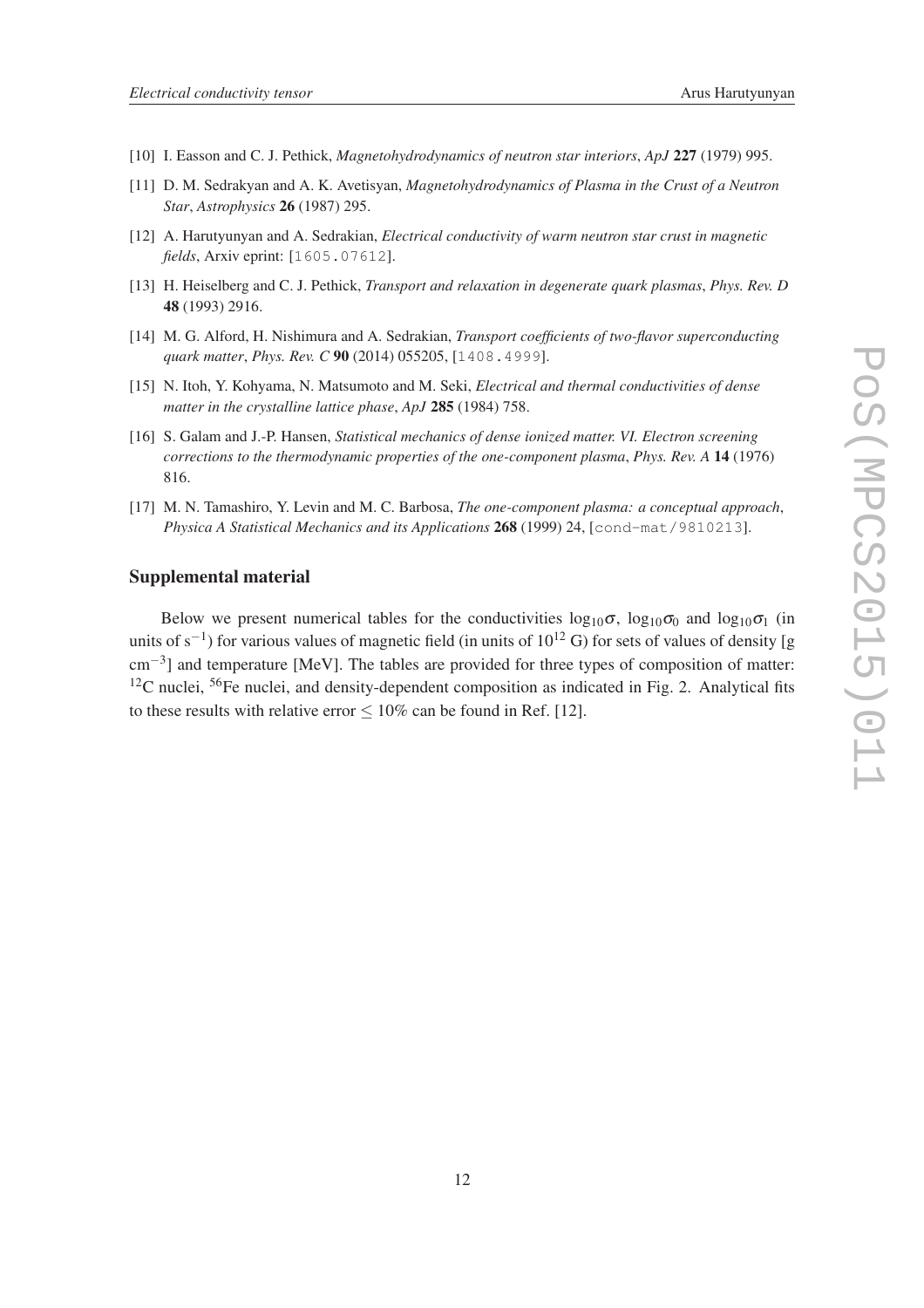| <b>Table 1:</b> $\log \sigma$ for <sup>12</sup> C |                 |                 |                 |                 |                 |               |               |               |                |               |                |  |
|---------------------------------------------------|-----------------|-----------------|-----------------|-----------------|-----------------|---------------|---------------|---------------|----------------|---------------|----------------|--|
| $\log \rho$                                       | $\log T = -1.0$ | $\log T = -0.8$ | $\log T = -0.6$ | $\log T = -0.4$ | $\log T = -0.2$ | $log T = 0.0$ | $log T = 0.2$ | $log T = 0.4$ | $\log T = 0.6$ | $log T = 0.8$ | $\log T = 1.0$ |  |
| 6.0                                               | 20.745          | 20.853          | 20.973          | 21.100          | 21.222          | 21.356        | 21.498        | 21.646        | 21.798         | 21.957        | 22.123         |  |
| 6.2                                               | 20.816          | 20.905          | 21.013          | 21.131          | 21.251          | 21.378        | 21.518        | 21.663        | 21.814         | 21.970        | 22.136         |  |
| 6.4                                               | 20.898          | 20.965          | 21.057          | 21.165          | 21.281          | 21.401        | 21.538        | 21.681        | 21.830         | 21.985        | 22.149         |  |
| 6.6                                               | 20.990          | 21.033          | 21.106          | 21.202          | 21.313          | 21.426        | 21.559        | 21.699        | 21.846         | 22.000        | 22.162         |  |
| 6.8                                               | 21.089          | 21.110          | 21.163          | 21.244          | 21.346          | 21.452        | 21.581        | 21.719        | 21.864         | 22.015        | 22.176         |  |
| 7.0                                               | 21.192          | 21.193          | 21.226          | 21.290          | 21.381          | 21.482        | 21.605        | 21.739        | 21.882         | 22.031        | 22.190         |  |
| 7.2                                               | 21.296          | 21.283          | 21.296          | 21.342          | 21.420          | 21.518        | 21.630        | 21.760        | 21.900         | 22.048        | 22.205         |  |
| 7.4                                               | 21.398          | 21.375          | 21.372          | 21.400          | 21.462          | 21.553        | 21.656        | 21.783        | 21.920         | 22.065        | 22.220         |  |
| 7.6                                               | 21.498          | 21.467          | 21.452          | 21.463          | 21.510          | 21.589        | 21.684        | 21.806        | 21.940         | 22.083        | 22.236         |  |
| 7.8                                               | 21.595          | 21.560          | 21.535          | 21.532          | 21.562          | 21.629        | 21.719        | 21.831        | 21.961         | 22.102        | 22.253         |  |
| 8.0                                               | 21.688          | 21.650          | 21.620          | 21.606          | 21.620          | 21.672        | 21.756        | 21.858        | 21.984         | 22.121        | 22.270         |  |
| 8.2                                               | 21.779          | 21.740          | 21.705          | 21.682          | 21.683          | 21.720        | 21.794        | 21.886        | 22.008         | 22.142        | 22.288         |  |
| 8.4                                               | 21.867          | 21.827          | 21.789          | 21.761          | 21.751          | 21.773        | 21.833        | 21.920        | 22.033         | 22.163        | 22.306         |  |
| 8.6                                               | 21.979          | 21.913          | 21.874          | 21.841          | 21.822          | 21.831        | 21.877        | 21.958        | 22.059         | 22.186        | 22.326         |  |
| 8.8                                               | 22.065          | 21.998          | 21.958          | 21.921          | 21.896          | 21.893        | 21.925        | 21.996        | 22.088         | 22.209        | 22.346         |  |
| 9.0                                               | 22.151          | 22.082          | 22.041          | 22.002          | 21.972          | 21.959        | 21.978        | 22.036        | 22.121         | 22.234        | 22.368         |  |
| 9.2                                               | 22.237          | 22.191          | 22.124          | 22.084          | 22.050          | 22.029        | 22.035        | 22.080        | 22.159         | 22.261        | 22.390         |  |
| 9.4                                               | 22.323          | 22.274          | 22.207          | 22.166          | 22.129          | 22.102        | 22.097        | 22.128        | 22.198         | 22.290        | 22.414         |  |
| 9.6                                               | 22.410          | 22.358          | 22.289          | 22.247          | 22.208          | 22.177        | 22.163        | 22.181        | 22.238         | 22.323        | 22.439         |  |
| 9.8                                               | 22.496          | 22.443          | 22.396          | 22.329          | 22.289          | 22.254        | 22.233        | 22.238        | 22.282         | 22.362        | 22.466         |  |
| 10.0                                              | 22.581          | 22.529          | 22.479          | 22.411          | 22.369          | 22.332        | 22.305        | 22.300        | 22.330         | 22.401        | 22.495         |  |
| 10.2                                              | 22.665          | 22.615          | 22.563          | 22.492          | 22.451          | 22.411        | 22.380        | 22.366        | 22.383         | 22.441        | 22.528         |  |
| 10.4                                              | 22.747          | 22.701          | 22.648          | 22.600          | 22.532          | 22.492        | 22.457        | 22.435        | 22.441         | 22.486        | 22.568         |  |
| 10.6                                              | 22.830          | 22.788          | 22.734          | 22.683          | 22.614          | 22.573        | 22.535        | 22.508        | 22.503         | 22.534        | 22.608         |  |
| 10.8                                              | 22.915          | 22.873          | 22.821          | 22.768          | 22.697          | 22.654        | 22.614        | 22.583        | 22.569         | 22.588        | 22.649         |  |
| 11.0                                              | 23.002          | 22.959          | 22.910          | 22.854          | 22.805          | 22.737        | 22.695        | 22.660        | 22.639         | 22.646        | 22.694         |  |

# **Table 2:**  $\log \sigma_0$  for <sup>12</sup>C at  $B_{12} = 1$

| $\log \rho$ | $\log T = -1.0$ | $log T = -0.8$ | $\log T = -0.6$ | $\log T = -0.4$ | $\log T = -0.2$ | $log T = 0.0$ | $log T = 0.2$ | $log T = 0.4$ | $log T = 0.6$ | $log T = 0.8$ | $\log T = 1.0$ |
|-------------|-----------------|----------------|-----------------|-----------------|-----------------|---------------|---------------|---------------|---------------|---------------|----------------|
| 6.0         | 16.648          | 16.551         | 16.423          | 16.279          | 16.132          | 15.987        | 15.843        | 15.696        | 15.546        | 15.390        | 15.227         |
| 6.2         | 16.947          | 16.878         | 16.771          | 16.641          | 16.503          | 16.363        | 16.222        | 16.078        | 15.929        | 15.776        | 15.613         |
| 6.4         | 17.238          | 17.195         | 17.112          | 16.999          | 16.871          | 16.736        | 16.599        | 16.458        | 16.312        | 16.160        | 15.999         |
| 6.6         | 17.522          | 17.504         | 17.445          | 17.352          | 17.236          | 17.108        | 16.976        | 16.838        | 16.694        | 16.544        | 16.385         |
| 6.8         | 17.805          | 17.806         | 17.771          | 17.699          | 17.597          | 17.478        | 17.351        | 17.216        | 17.075        | 16.928        | 16.770         |
| 7.0         | 18.090          | 18.104         | 18.091          | 18.040          | 17.955          | 17.845        | 17.724        | 17.594        | 17.455        | 17.310        | 17.155         |
| 7.2         | 18.378          | 18.402         | 18.405          | 18.375          | 18.307          | 18.211        | 18.096        | 17.970        | 17.835        | 17.692        | 17.539         |
| 7.4         | 18.672          | 18.702         | 18.716          | 18.704          | 18.655          | 18.572        | 18.465        | 18.345        | 18.213        | 18.073        | 17.923         |
| 7.6         | 18.969          | 19.003         | 19.027          | 19.028          | 18.997          | 18.929        | 18.832        | 18.718        | 18.590        | 18.453        | 18.306         |
| 7.8         | 19.271          | 19.307         | 19.336          | 19.349          | 19.333          | 19.281        | 19.196        | 19.089        | 18.966        | 18.832        | 18.688         |
| 8.0         | 19.575          | 19.613         | 19.646          | 19.667          | 19.664          | 19.628        | 19.556        | 19.457        | 19.340        | 19.210        | 19.069         |
| 8.2         | 19.882          | 19.921         | 19.956          | 19.982          | 19.990          | 19.968        | 19.910        | 19.821        | 19.711        | 19.586        | 19.448         |
| 8.4         | 20.190          | 20.229         | 20.265          | 20.295          | 20.310          | 20.300        | 20.257        | 20.179        | 20.078        | 19.959        | 19.826         |
| 8.6         | 20.473          | 20.535         | 20.571          | 20.602          | 20.622          | 20.622        | 20.592        | 20.530        | 20.438        | 20.328        | 20.201         |
| 8.8         | 20.778          | 20.837         | 20.872          | 20.903          | 20.925          | 20.931        | 20.913        | 20.865        | 20.787        | 20.688        | 20.570         |
| 9.0         | 21.077          | 21.133         | 21.164          | 21.191          | 21.213          | 21.222        | 21.213        | 21.180        | 21.119        | 21.035        | 20.929         |
| 9.2         | 21.367          | 21.399         | 21.441          | 21.464          | 21.481          | 21.489        | 21.486        | 21.466        | 21.425        | 21.360        | 21.272         |
| 9.4         | 21.642          | 21.669         | 21.699          | 21.712          | 21.722          | 21.725        | 21.723        | 21.713        | 21.692        | 21.652        | 21.589         |
| 9.6         | 21.897          | 21.915         | 21.929          | 21.932          | 21.931          | 21.927        | 21.922        | 21.918        | 21.915        | 21.901        | 21.869         |
| 9.8         | 22.128          | 22.132         | 22.131          | 22.120          | 22.108          | 22.095        | 22.084        | 22.081        | 22.090        | 22.101        | 22.101         |
| 10.0        | 22.329          | 22.320         | 22.305          | 22.278          | 22.257          | 22.235        | 22.217        | 22.210        | 22.223        | 22.252        | 22.280         |
| 10.2        | 22.500          | 22.480         | 22.453          | 22.410          | 22.382          | 22.353        | 22.328        | 22.316        | 22.325        | 22.362        | 22.410         |
| 10.4        | 22.644          | 22.616         | 22.580          | 22.545          | 22.491          | 22.457        | 22.427        | 22.408        | 22.410        | 22.445        | 22.506         |
| 10.6        | 22.767          | 22.735         | 22.693          | 22.650          | 22.590          | 22.552        | 22.518        | 22.492        | 22.487        | 22.514        | 22.577         |
| 10.8        | 22.876          | 22.842         | 22.796          | 22.748          | 22.682          | 22.642        | 22.605        | 22.574        | 22.561        | 22.577        | 22.634         |
| 11.0        | 22.979          | 22.940         | 22.894          | 22.842          | 22.796          | 22.730        | 22.690        | 22.655        | 22.635        | 22.641        | 22.687         |

# **Table 3:**  $\log \sigma_0$  for <sup>12</sup>C at  $B_{12} = 10$

| $\log \rho$ | $\log T = -1.0$ | $log T = -0.8$ | $\log T = -0.6$ | $\log T = -0.4$ | $\log T = -0.2$ | $log T = 0.0$ | $log T = 0.2$ | $log T = 0.4$ | $\log T = 0.6$ | $log T = 0.8$ | $\log T = 1.0$ |
|-------------|-----------------|----------------|-----------------|-----------------|-----------------|---------------|---------------|---------------|----------------|---------------|----------------|
| 6.0         | 14.648          | 14.551         | 14.423          | 14.280          | 14.133          | 13.988        | 13.842        | 13.696        | 13.546         | 13.390        | 13.227         |
| 6.2         | 14.948          | 14.878         | 14.771          | 14.642          | 14.503          | 14.363        | 14.221        | 14.078        | 13.929         | 13.776        | 13.613         |
| 6.4         | 15.238          | 15.195         | 15.112          | 14.999          | 14.871          | 14.736        | 14.599        | 14.458        | 14.312         | 14.160        | 13.999         |
| 6.6         | 15.523          | 15.504         | 15.446          | 15.352          | 15.236          | 15.108        | 14.975        | 14.838        | 14.694         | 14.544        | 14.385         |
| 6.8         | 15.806          | 15.806         | 15.772          | 15.700          | 15.598          | 15.478        | 15.351        | 15.216        | 15.075         | 14.928        | 14.770         |
| 7.0         | 16.090          | 16.105         | 16.092          | 16.041          | 15.955          | 15.846        | 15.724        | 15.594        | 15.455         | 15.310        | 15.155         |
| 7.2         | 16.379          | 16.403         | 16.406          | 16.376          | 16.308          | 16.212        | 16.096        | 15.970        | 15.835         | 15.692        | 15.539         |
| 7.4         | 16.672          | 16.703         | 16.718          | 16.705          | 16.656          | 16.573        | 16.466        | 16.345        | 16.213         | 16.073        | 15.923         |
| 7.6         | 16.970          | 17.005         | 17.028          | 17.031          | 16.999          | 16.931        | 16.833        | 16.719        | 16.591         | 16.454        | 16.306         |
| 7.8         | 17.273          | 17.310         | 17.339          | 17.353          | 17.337          | 17.285        | 17.199        | 17.090        | 16.967         | 16.833        | 16.688         |
| 8.0         | 17.579          | 17.617         | 17.651          | 17.673          | 17.671          | 17.634        | 17.561        | 17.460        | 17.342         | 17.212        | 17.069         |
| 8.2         | 17.888          | 17.928         | 17.964          | 17.992          | 18.000          | 17.978        | 17.920        | 17.828        | 17.716         | 17.589        | 17.450         |
| 8.4         | 18.199          | 18.240         | 18.278          | 18.310          | 18.327          | 18.318        | 18.274        | 18.193        | 18.088         | 17.965        | 17.830         |
| 8.6         | 18.487          | 18.553         | 18.593          | 18.628          | 18.652          | 18.654        | 18.623        | 18.556        | 18.457         | 18.340        | 18.208         |
| 8.8         | 18.801          | 18.868         | 18.909          | 18.946          | 18.975          | 18.986        | 18.969        | 18.914        | 18.824         | 18.713        | 18.586         |
| 9.0         | 19.115          | 19.184         | 19.225          | 19.264          | 19.297          | 19.315        | 19.309        | 19.268        | 19.189         | 19.085        | 18.962         |
| 9.2         | 19.429          | 19.475         | 19.542          | 19.582          | 19.617          | 19.642        | 19.645        | 19.617        | 19.551         | 19.454        | 19.337         |
| 9.4         | 19.742          | 19.791         | 19.858          | 19.899          | 19.936          | 19.965        | 19.977        | 19.961        | 19.908         | 19.820        | 19.709         |
| 9.6         | 20.055          | 20.106         | 20.175          | 20.215          | 20.254          | 20.287        | 20.305        | 20.300        | 20.260         | 20.182        | 20.079         |
| 9.8         | 20.368          | 20.419         | 20.465          | 20.531          | 20.570          | 20.605        | 20.628        | 20.632        | 20.604         | 20.540        | 20.444         |
| 10.0        | 20.680          | 20.731         | 20.779          | 20.844          | 20.883          | 20.918        | 20.945        | 20.956        | 20.940         | 20.889        | 20.804         |
| 10.2        | 20.993          | 21.040         | 21.089          | 21.154          | 21.191          | 21.226        | 21.255        | 21.270        | 21.263         | 21.226        | 21.153         |
| 10.4        | 21.304          | 21.346         | 21.394          | 21.436          | 21.493          | 21.526        | 21.553        | 21.570        | 21.570         | 21.545        | 21.488         |
| 10.6        | 21.610          | 21.647         | 21.691          | 21.732          | 21.783          | 21.811        | 21.835        | 21.851        | 21.855         | 21.839        | 21.799         |
| 10.8        | 21.907          | 21.940         | 21.978          | 22.015          | 22.057          | 22.078        | 22.095        | 22.107        | 22.110         | 22.101        | 22.077         |
| 11.0        | 22.192          | 22.221         | 22.250          | 22.278          | 22.299          | 22.320        | 22.328        | 22.331        | 22.330         | 22.325        | 22.315         |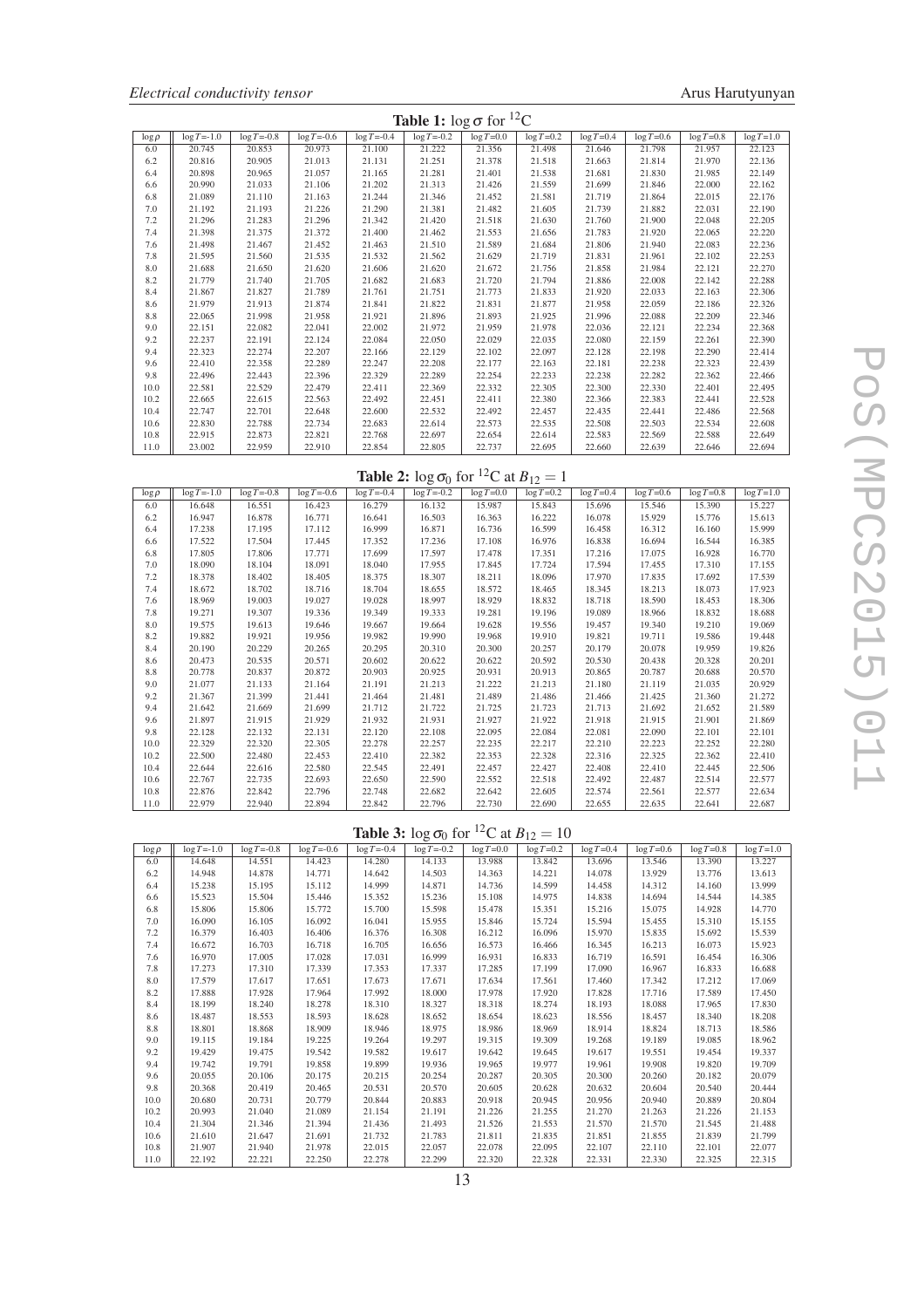|  | Electrical conductivity tensor |  |
|--|--------------------------------|--|
|--|--------------------------------|--|

| <b>Table 4:</b> $\log \sigma_0$ for <sup>12</sup> C at $B_{12} = 100$ |                 |                 |                 |                |                 |               |                |               |                |               |                |  |
|-----------------------------------------------------------------------|-----------------|-----------------|-----------------|----------------|-----------------|---------------|----------------|---------------|----------------|---------------|----------------|--|
| $\log \rho$                                                           | $\log T = -1.0$ | $\log T = -0.8$ | $\log T = -0.6$ | $\log T = 0.4$ | $\log T = -0.2$ | $log T = 0.0$ | $\log T = 0.2$ | $log T = 0.4$ | $\log T = 0.6$ | $log T = 0.8$ | $\log T = 1.0$ |  |
| 6.0                                                                   | 12.648          | 12.551          | 12.423          | 12.280         | 12.133          | 11.988        | 11.843         | 11.696        | 11.546         | 11.390        | 11.227         |  |
| 6.2                                                                   | 12.948          | 12.878          | 12.771          | 12.642         | 12.503          | 12.363        | 12.222         | 12.078        | 11.929         | 11.776        | 11.613         |  |
| 6.4                                                                   | 13.238          | 13.195          | 13.112          | 12.999         | 12.871          | 12.736        | 12.599         | 12.458        | 12.312         | 12.160        | 11.999         |  |
| 6.6                                                                   | 13.523          | 13.504          | 13.446          | 13.352         | 13.236          | 13.108        | 12.976         | 12.838        | 12.694         | 12.544        | 12.385         |  |
| 6.8                                                                   | 13.806          | 13.806          | 13.772          | 13.700         | 13.598          | 13.478        | 13.351         | 13.216        | 13.075         | 12.928        | 12.770         |  |
| 7.0                                                                   | 14.090          | 14.105          | 14.092          | 14.041         | 13.955          | 13.846        | 13.724         | 13.594        | 13.455         | 13.310        | 13.155         |  |
| 7.2                                                                   | 14.379          | 14.403          | 14.406          | 14.376         | 14.308          | 14.212        | 14.096         | 13.970        | 13.835         | 13.692        | 13.539         |  |
| 7.4                                                                   | 14.672          | 14.703          | 14.718          | 14.705         | 14.656          | 14.573        | 14.466         | 14.345        | 14.213         | 14.073        | 13.923         |  |
| 7.6                                                                   | 14.970          | 15.005          | 15.028          | 15.031         | 14.999          | 14.931        | 14.833         | 14.719        | 14.591         | 14.454        | 14.306         |  |
| 7.8                                                                   | 15.273          | 15.310          | 15.339          | 15.353         | 15.337          | 15.285        | 15.199         | 15.090        | 14.967         | 14.833        | 14.688         |  |
| 8.0                                                                   | 15.579          | 15.618          | 15.651          | 15.673         | 15.671          | 15.634        | 15.561         | 15.460        | 15.342         | 15.212        | 15.069         |  |
| 8.2                                                                   | 15.888          | 15.928          | 15.964          | 15.992         | 16.000          | 15.979        | 15.920         | 15.828        | 15.716         | 15.589        | 15.450         |  |
| 8.4                                                                   | 16.200          | 16.240          | 16.278          | 16.310         | 16.327          | 16.319        | 16.274         | 16.193        | 16.088         | 15.965        | 15.830         |  |
| 8.6                                                                   | 16.487          | 16.553          | 16.593          | 16.628         | 16.652          | 16.655        | 16.624         | 16.556        | 16.457         | 16.340        | 16.208         |  |
| 8.8                                                                   | 16.801          | 16.869          | 16.909          | 16.947         | 16.976          | 16.987        | 16.969         | 16.914        | 16.825         | 16.714        | 16.586         |  |
| 9.0                                                                   | 17.115          | 17.185          | 17.226          | 17.265         | 17.298          | 17.316        | 17.310         | 17.269        | 17.190         | 17.085        | 16.962         |  |
| 9.2                                                                   | 17.429          | 17.476          | 17.543          | 17.583         | 17.619          | 17.644        | 17.647         | 17.619        | 17.553         | 17.455        | 17.337         |  |
| 9.4                                                                   | 17.743          | 17.792          | 17.860          | 17.901         | 17.939          | 17.969        | 17.981         | 17.965        | 17.911         | 17.823        | 17.711         |  |
| 9.6                                                                   | 18.057          | 18.108          | 18.178          | 18.219         | 18.259          | 18.292        | 18.312         | 18.306        | 18.266         | 18.188        | 18.082         |  |
| 9.8                                                                   | 18.371          | 18.423          | 18.470          | 18.538         | 18.578          | 18.614        | 18.640         | 18.644        | 18.616         | 18.550        | 18.452         |  |
| 10.0                                                                  | 18.686          | 18.738          | 18.788          | 18.856         | 18.897          | 18.935        | 18.965         | 18.978        | 18.962         | 18.909        | 18.819         |  |
| 10.2                                                                  | 19.002          | 19.052          | 19.104          | 19.174         | 19.216          | 19.256        | 19.289         | 19.308        | 19.303         | 19.263        | 19.183         |  |
| 10.4                                                                  | 19.319          | 19.365          | 19.419          | 19.466         | 19.534          | 19.575        | 19.611         | 19.636        | 19.641         | 19.612        | 19.545         |  |
| 10.6                                                                  | 19.637          | 19.679          | 19.732          | 19.783         | 19.852          | 19.893        | 19.932         | 19.961        | 19.974         | 19.957        | 19.903         |  |
| 10.8                                                                  | 19.952          | 19.993          | 20.045          | 20.098         | 20.169          | 20.211        | 20.251         | 20.284        | 20.303         | 20.297        | 20.255         |  |
| 11.0                                                                  | 20.264          | 20.307          | 20.356          | 20.411         | 20.459          | 20.527        | 20.568         | 20.604        | 20.629         | 20.632        | 20.602         |  |

# **Table 5:**  $\log \sigma_1$  for <sup>12</sup>C at  $B_{12} = 1$

| $\log \rho$ | $\log T = -1.0$ | $\log T = -0.8$ | $\log T = -0.6$ | $\log T = -0.4$ | $\log T = -0.2$ | $\log T = 0.0$ | $\log T = 0.2$ | $log T = 0.4$ | $\log T = 0.6$ | $\log T = 0.8$ | $\log T = 1.0$ |
|-------------|-----------------|-----------------|-----------------|-----------------|-----------------|----------------|----------------|---------------|----------------|----------------|----------------|
| 6.0         | 18.633          | 18.633          | 18.633          | 18.633          | 18.629          | 18.629         | 18.629         | 18.629        | 18.629         | 18.629         | 18.629         |
| 6.2         | 18.833          | 18.833          | 18.833          | 18.833          | 18.831          | 18.829         | 18.829         | 18.829        | 18.829         | 18.829         | 18.829         |
| 6.4         | 19.033          | 19.033          | 19.033          | 19.033          | 19.032          | 19.029         | 19.029         | 19.029        | 19.029         | 19.029         | 19.029         |
| 6.6         | 19.233          | 19.233          | 19.233          | 19.233          | 19.233          | 19.229         | 19.229         | 19.229        | 19.229         | 19.229         | 19.229         |
| 6.8         | 19.433          | 19.433          | 19.433          | 19.433          | 19.433          | 19.429         | 19.429         | 19.429        | 19.429         | 19.429         | 19.429         |
| 7.0         | 19.633          | 19.633          | 19.633          | 19.633          | 19.633          | 19.629         | 19.629         | 19.629        | 19.629         | 19.629         | 19.629         |
| 7.2         | 19.833          | 19.833          | 19.833          | 19.833          | 19.833          | 19.831         | 19.829         | 19.829        | 19.829         | 19.829         | 19.829         |
| 7.4         | 20.032          | 20.032          | 20.032          | 20.032          | 20.032          | 20.032         | 20.028         | 20.029        | 20.029         | 20.029         | 20.029         |
| 7.6         | 20.232          | 20.232          | 20.232          | 20.232          | 20.232          | 20.232         | 20.228         | 20.228        | 20.229         | 20.229         | 20.229         |
| 7.8         | 20.431          | 20.431          | 20.431          | 20.430          | 20.430          | 20.431         | 20.429         | 20.428        | 20.428         | 20.429         | 20.429         |
| 8.0         | 20.630          | 20.629          | 20.629          | 20.628          | 20.628          | 20.629         | 20.629         | 20.626        | 20.627         | 20.628         | 20.628         |
| 8.2         | 20.828          | 20.827          | 20.825          | 20.824          | 20.824          | 20.824         | 20.826         | 20.824        | 20.826         | 20.827         | 20.828         |
| 8.4         | 21.024          | 21.022          | 21.020          | 21.018          | 21.017          | 21.017         | 21.019         | 21.020        | 21.022         | 21.025         | 21.027         |
| 8.6         | 21.220          | 21.215          | 21.211          | 21.207          | 21.204          | 21.203         | 21.206         | 21.212        | 21.215         | 21.220         | 21.224         |
| 8.8         | 21.410          | 21.402          | 21.396          | 21.389          | 21.383          | 21.380         | 21.383         | 21.393        | 21.400         | 21.411         | 21.418         |
| 9.0         | 21.595          | 21.582          | 21.571          | 21.560          | 21.549          | 21.542         | 21.544         | 21.557        | 21.573         | 21.592         | 21.606         |
| 9.2         | 21.771          | 21.757          | 21.732          | 21.714          | 21.696          | 21.682         | 21.680         | 21.697        | 21.726         | 21.755         | 21.782         |
| 9.4         | 21.932          | 21.910          | 21.872          | 21.845          | 21.817          | 21.793         | 21.785         | 21.802        | 21.844         | 21.890         | 21.938         |
| 9.6         | 22.074          | 22.040          | 21.984          | 21.946          | 21.906          | 21.871         | 21.853         | 21.867        | 21.919         | 21.987         | 22.060         |
| 9.8         | 22.190          | 22.142          | 22.094          | 22.016          | 21.964          | 21.916         | 21.886         | 21.892        | 21.947         | 22.039         | 22.137         |
| 10.0        | 22.277          | 22.215          | 22.151          | 22.055          | 21.993          | 21.934         | 21.891         | 21.884        | 21.934         | 22.038         | 22.162         |
| 10.2        | 22.332          | 22.261          | 22.182          | 22.069          | 21.999          | 21.931         | 21.877         | 21.855        | 21.891         | 21.995         | 22.137         |
| 10.4        | 22.358          | 22.284          | 22.194          | 22.112          | 21.990          | 21.916         | 21.851         | 21.815        | 21.832         | 21.924         | 22.078         |
| 10.6        | 22.364          | 22.289          | 22.193          | 22.100          | 21.971          | 21.892         | 21.820         | 21.771        | 21.768         | 21.840         | 21.990         |
| 10.8        | 22.358          | 22.281          | 22.184          | 22.082          | 21.945          | 21.863         | 21.786         | 21.726        | 21.705         | 21.753         | 21.887         |
| 11.0        | 22.348          | 22.265          | 22.171          | 22.063          | 21.968          | 21.833         | 21.752         | 21.684        | 21.647         | 21.670         | 21.781         |

# **Table 6:**  $\log \sigma_1$  for <sup>12</sup>C at  $B_{12} = 10$

| $\log \rho$ | $\log T = -1.0$ | $log T = -0.8$ | $\log T = -0.6$ | $log T = -0.4$ | $\log T = -0.2$ | $log T = 0.0$ | $\log T = 0.2$ | $log T = 0.4$ | $log T = 0.6$ | $log T = 0.8$ | $\log T = 1.0$ |
|-------------|-----------------|----------------|-----------------|----------------|-----------------|---------------|----------------|---------------|---------------|---------------|----------------|
| 6.0         | 17.633          | 17.633         | 17.633          | 17.633         | 17.629          | 17.629        | 17.629         | 17.629        | 17.629        | 17.629        | 17.629         |
| 6.2         | 17.833          | 17.833         | 17.833          | 17.833         | 17.831          | 17.829        | 17.829         | 17.829        | 17.829        | 17.829        | 17.829         |
| 6.4         | 18.033          | 18.033         | 18.033          | 18.033         | 18.032          | 18.029        | 18.029         | 18.029        | 18.029        | 18.029        | 18.029         |
| 6.6         | 18.233          | 18.233         | 18.233          | 18.233         | 18.233          | 18.229        | 18.229         | 18.229        | 18.229        | 18.229        | 18.229         |
| 6.8         | 18.433          | 18.433         | 18.433          | 18.433         | 18.433          | 18.429        | 18.429         | 18.429        | 18.429        | 18.429        | 18.429         |
| 7.0         | 18.633          | 18.633         | 18.633          | 18.633         | 18.633          | 18.629        | 18.629         | 18.629        | 18.629        | 18.629        | 18.629         |
| 7.2         | 18.833          | 18.833         | 18.833          | 18.833         | 18.833          | 18.832        | 18.829         | 18.829        | 18.829        | 18.829        | 18.829         |
| 7.4         | 19.033          | 19.033         | 19.033          | 19.033         | 19.033          | 19.033        | 19.029         | 19.029        | 19.029        | 19.029        | 19.029         |
| 7.6         | 19.233          | 19.233         | 19.233          | 19.233         | 19.233          | 19.233        | 19.229         | 19.229        | 19.229        | 19.229        | 19.229         |
| 7.8         | 19.433          | 19.433         | 19.433          | 19.433         | 19.433          | 19.433        | 19.431         | 19.429        | 19.429        | 19.429        | 19.429         |
| 8.0         | 19.633          | 19.633         | 19.633          | 19.633         | 19.633          | 19.633        | 19.633         | 19.629        | 19.629        | 19.629        | 19.629         |
| 8.2         | 19.833          | 19.833         | 19.833          | 19.833         | 19.833          | 19.833        | 19.833         | 19.829        | 19.829        | 19.829        | 19.829         |
| 8.4         | 20.033          | 20.033         | 20.033          | 20.033         | 20.033          | 20.033        | 20.033         | 20.030        | 20.029        | 20.029        | 20.029         |
| 8.6         | 20.233          | 20.233         | 20.233          | 20.233         | 20.233          | 20.233        | 20.233         | 20.232        | 20.229        | 20.229        | 20.229         |
| 8.8         | 20.433          | 20.433         | 20.433          | 20.433         | 20.433          | 20.433        | 20.433         | 20.433        | 20.428        | 20.429        | 20.429         |
| 9.0         | 20.633          | 20.633         | 20.633          | 20.632         | 20.632          | 20.632        | 20.632         | 20.632        | 20.629        | 20.628        | 20.629         |
| 9.2         | 20.833          | 20.833         | 20.832          | 20.832         | 20.832          | 20.832        | 20.831         | 20.832        | 20.831        | 20.828        | 20.828         |
| 9.4         | 21.032          | 21.032         | 21.031          | 21.031         | 21.031          | 21.030        | 21.030         | 21.030        | 21.030        | 21.027        | 21.028         |
| 9.6         | 21.231          | 21.231         | 21.230          | 21.229         | 21.228          | 21.228        | 21.227         | 21.227        | 21.228        | 21.226        | 21.226         |
| 9.8         | 21.430          | 21.429         | 21.428          | 21.426         | 21.425          | 21.423        | 21.422         | 21.422        | 21.423        | 21.424        | 21.423         |
| 10.0        | 21.628          | 21.626         | 21.625          | 21.621         | 21.619          | 21.616        | 21.614         | 21.612        | 21.613        | 21.617        | 21.617         |
| 10.2        | 21.824          | 21.822         | 21.819          | 21.813         | 21.809          | 21.804        | 21.799         | 21.796        | 21.796        | 21.801        | 21.806         |
| 10.4        | 22.017          | 22.014         | 22.008          | 22,003         | 21.992          | 21.984        | 21.975         | 21.968        | 21.966        | 21.973        | 21.986         |
| 10.6        | 22.206          | 22.201         | 22.192          | 22.182         | 22.164          | 22.151        | 22.136         | 22.124        | 22.118        | 22.125        | 22.145         |
| 10.8        | 22.388          | 22.380         | 22.366          | 22.349         | 22.320          | 22.299        | 22.276         | 22.255        | 22.243        | 22.248        | 22.276         |
| 11.0        | 22.560          | 22.546         | 22.526          | 22.499         | 22.471          | 22.423        | 22.390         | 22.358        | 22.335        | 22.336        | 22.370         |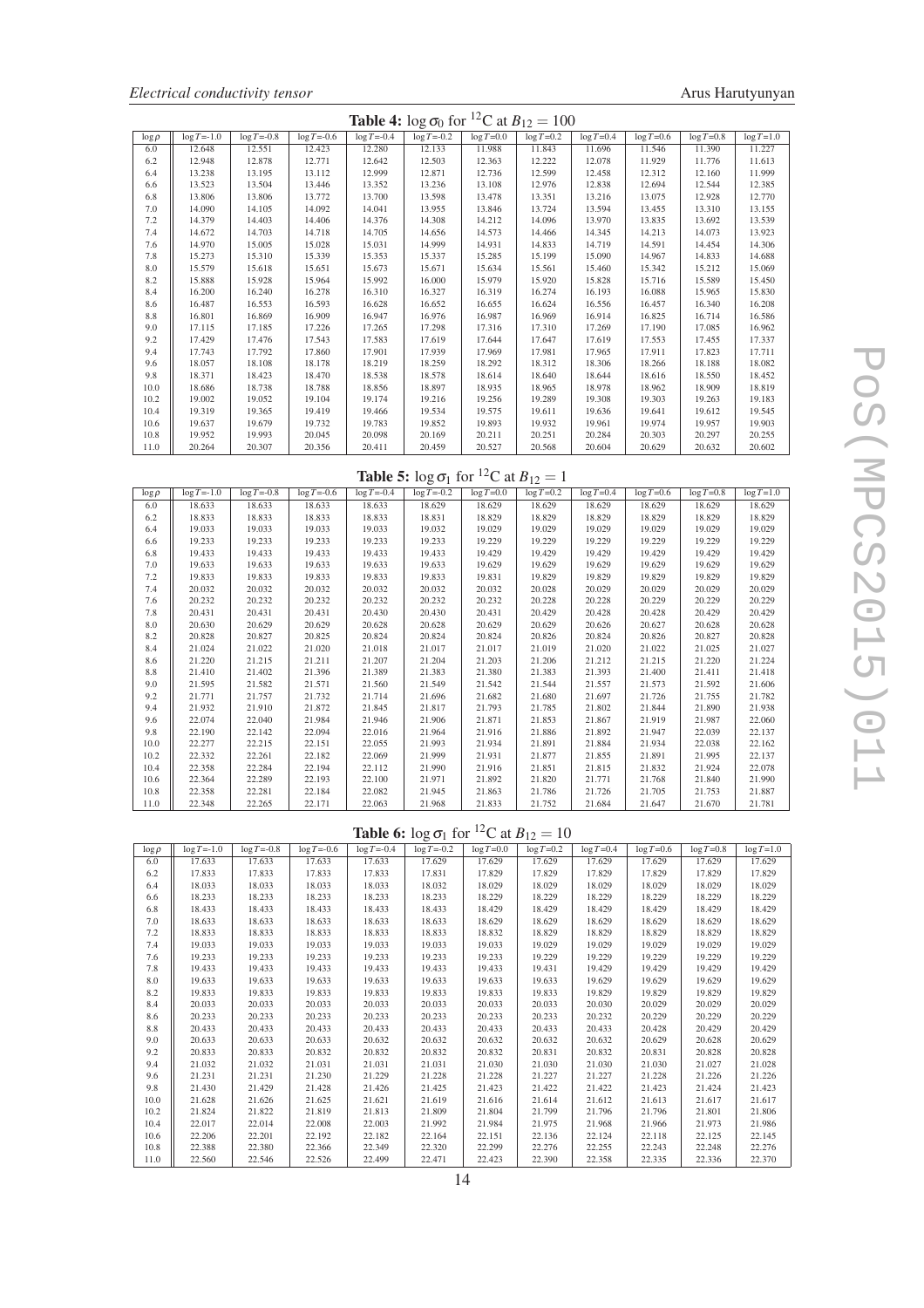|  | Electrical conductivity tensor |  |
|--|--------------------------------|--|
|--|--------------------------------|--|

| <b>Table 7:</b> $\log \sigma_1$ for <sup>12</sup> C at $B_{12} = 100$ |                 |                 |                 |                 |                 |               |                |               |               |               |               |  |
|-----------------------------------------------------------------------|-----------------|-----------------|-----------------|-----------------|-----------------|---------------|----------------|---------------|---------------|---------------|---------------|--|
| $\log \rho$                                                           | $\log T = -1.0$ | $\log T = -0.8$ | $\log T = -0.6$ | $\log T = -0.4$ | $\log T = -0.2$ | $log T = 0.0$ | $\log T = 0.2$ | $log T = 0.4$ | $log T = 0.6$ | $log T = 0.8$ | $log T = 1.0$ |  |
| 6.0                                                                   | 16.633          | 16.633          | 16.633          | 16.633          | 16.629          | 16.629        | 16.629         | 16.629        | 16.629        | 16.629        | 16.629        |  |
| 6.2                                                                   | 16.833          | 16.833          | 16.833          | 16.833          | 16.831          | 16.829        | 16.829         | 16.829        | 16.829        | 16.829        | 16.829        |  |
| 6.4                                                                   | 17.033          | 17.033          | 17.033          | 17.033          | 17.032          | 17.029        | 17.029         | 17.029        | 17.029        | 17.029        | 17.029        |  |
| 6.6                                                                   | 17.233          | 17.233          | 17.233          | 17.233          | 17.233          | 17.229        | 17.229         | 17.229        | 17.229        | 17.229        | 17.229        |  |
| 6.8                                                                   | 17.433          | 17.433          | 17.433          | 17.433          | 17.433          | 17.429        | 17.429         | 17.429        | 17.429        | 17.429        | 17.429        |  |
| 7.0                                                                   | 17.633          | 17.633          | 17.633          | 17.633          | 17.633          | 17.629        | 17.629         | 17.629        | 17.629        | 17.629        | 17.629        |  |
| 7.2                                                                   | 17.833          | 17.833          | 17.833          | 17.833          | 17.833          | 17.832        | 17.829         | 17.829        | 17.829        | 17.829        | 17.829        |  |
| 7.4                                                                   | 18.033          | 18.033          | 18.033          | 18.033          | 18.033          | 18.033        | 18.029         | 18.029        | 18.029        | 18.029        | 18.029        |  |
| 7.6                                                                   | 18.233          | 18.233          | 18.233          | 18.233          | 18.233          | 18.233        | 18.229         | 18.229        | 18.229        | 18.229        | 18.229        |  |
| 7.8                                                                   | 18.433          | 18.433          | 18.433          | 18.433          | 18.433          | 18.433        | 18.431         | 18.429        | 18.429        | 18.429        | 18.429        |  |
| 8.0                                                                   | 18.633          | 18.633          | 18.633          | 18.633          | 18.633          | 18.633        | 18.633         | 18.629        | 18.629        | 18.629        | 18.629        |  |
| 8.2                                                                   | 18.833          | 18.833          | 18.833          | 18.833          | 18.833          | 18.833        | 18.833         | 18.829        | 18.829        | 18.829        | 18.829        |  |
| 8.4                                                                   | 19.033          | 19.033          | 19.033          | 19.033          | 19.033          | 19.033        | 19.033         | 19.030        | 19.029        | 19.029        | 19.029        |  |
| 8.6                                                                   | 19.233          | 19.233          | 19.233          | 19.233          | 19.233          | 19.233        | 19.233         | 19.232        | 19.229        | 19.229        | 19.229        |  |
| 8.8                                                                   | 19.433          | 19.433          | 19.433          | 19.433          | 19.433          | 19.433        | 19.433         | 19.433        | 19.429        | 19.429        | 19.429        |  |
| 9.0                                                                   | 19.633          | 19.633          | 19.633          | 19.633          | 19.633          | 19.633        | 19.633         | 19.633        | 19.630        | 19.629        | 19.629        |  |
| 9.2                                                                   | 19.833          | 19.833          | 19.833          | 19.833          | 19.833          | 19.833        | 19.833         | 19.833        | 19.832        | 19.829        | 19.829        |  |
| 9.4                                                                   | 20.033          | 20.033          | 20.033          | 20.033          | 20.033          | 20.033        | 20.033         | 20.033        | 20.033        | 20.029        | 20.029        |  |
| 9.6                                                                   | 20.233          | 20.233          | 20.233          | 20.233          | 20.233          | 20.233        | 20.233         | 20.233        | 20.233        | 20.230        | 20.229        |  |
| 9.8                                                                   | 20.433          | 20.433          | 20.433          | 20.433          | 20.433          | 20.433        | 20.433         | 20.433        | 20.433        | 20.432        | 20.429        |  |
| 10.0                                                                  | 20.633          | 20.633          | 20.633          | 20.633          | 20.633          | 20.633        | 20.633         | 20.633        | 20.633        | 20.633        | 20.629        |  |
| 10.2                                                                  | 20.833          | 20.833          | 20.833          | 20.833          | 20.833          | 20.833        | 20.833         | 20.833        | 20.833        | 20.833        | 20.829        |  |
| 10.4                                                                  | 21.033          | 21.033          | 21.033          | 21.033          | 21.033          | 21.033        | 21.033         | 21.033        | 21.033        | 21.033        | 21.032        |  |
| 10.6                                                                  | 21.233          | 21.233          | 21.233          | 21.233          | 21.233          | 21.232        | 21.232         | 21.232        | 21.232        | 21.232        | 21.232        |  |
| 10.8                                                                  | 21.433          | 21.433          | 21.433          | 21.432          | 21.432          | 21.432        | 21.431         | 21.431        | 21.431        | 21.431        | 21.431        |  |
| 11.0                                                                  | 21.633          | 21.632          | 21.632          | 21.632          | 21.631          | 21.631        | 21.630         | 21.630        | 21.629        | 21.629        | 21.629        |  |

# Table 8:  $\log \sigma$  for <sup>56</sup>Fe

| $\log \rho$ | $\log T = -1.0$ | $\log T = -0.8$ | $\log T = -0.6$ | $\log T = -0.4$ | $\log T = -0.2$ | $log T = 0.0$ | $log T = 0.2$ | $log T = 0.4$ | $\log T = 0.6$ | $\log T = 0.8$ | $\log T = 1.0$ |
|-------------|-----------------|-----------------|-----------------|-----------------|-----------------|---------------|---------------|---------------|----------------|----------------|----------------|
| 6.0         | 20.144          | 20.260          | 20.375          | 20.506          | 20.628          | 20.762        | 20.902        | 21.048        | 21.200         | 21.357         | 21.522         |
| 6.2         | 20.213          | 20.310          | 20.413          | 20.537          | 20.658          | 20.785        | 20.923        | 21.066        | 21.216         | 21.372         | 21.536         |
| 6.4         | 20.293          | 20.368          | 20.456          | 20.570          | 20.689          | 20.809        | 20.944        | 21.085        | 21.233         | 21.388         | 21.550         |
| 6.6         | 20.382          | 20.435          | 20.517          | 20.607          | 20.720          | 20.834        | 20.966        | 21.104        | 21.250         | 21.403         | 21.565         |
| 6.8         | 20.477          | 20.510          | 20.572          | 20.647          | 20.753          | 20.861        | 20.989        | 21.125        | 21.268         | 21.420         | 21.580         |
| 7.0         | 20.576          | 20.592          | 20.634          | 20.692          | 20.788          | 20.889        | 21.013        | 21.146        | 21.287         | 21.437         | 21.595         |
| 7.2         | 20.675          | 20.680          | 20.702          | 20.756          | 20.826          | 20.925        | 21.038        | 21.168        | 21.307         | 21.454         | 21.611         |
| 7.4         | 20.772          | 20.769          | 20.777          | 20.813          | 20.867          | 20.961        | 21.065        | 21.191        | 21.327         | 21.473         | 21.628         |
| 7.6         | 20.865          | 20.858          | 20.856          | 20.875          | 20.913          | 20.997        | 21.094        | 21.215        | 21.348         | 21.492         | 21.645         |
| 7.8         | 20.954          | 20.944          | 20.937          | 20.943          | 20.980          | 21.036        | 21.127        | 21.241        | 21.370         | 21.511         | 21.663         |
| 8.0         | 21.040          | 21.028          | 21.019          | 21.015          | 21.036          | 21.079        | 21.165        | 21.268        | 21.394         | 21.532         | 21.682         |
| 8.2         | 21.123          | 21.110          | 21.099          | 21.090          | 21.098          | 21.125        | 21.202        | 21.297        | 21.418         | 21.553         | 21.701         |
| 8.4         | 21.203          | 21.189          | 21.177          | 21.166          | 21.165          | 21.192        | 21.242        | 21.329        | 21.444         | 21.576         | 21.721         |
| 8.6         | 21.280          | 21.267          | 21.254          | 21.242          | 21.234          | 21.249        | 21.285        | 21.368        | 21.471         | 21.599         | 21.742         |
| 8.8         | 21.356          | 21.343          | 21.329          | 21.318          | 21.306          | 21.310        | 21.331        | 21.406        | 21.500         | 21.624         | 21.764         |
| 9.0         | 21.429          | 21.418          | 21.404          | 21.392          | 21.379          | 21.375        | 21.399        | 21.446        | 21.532         | 21.650         | 21.787         |
| 9.2         | 21.502          | 21.492          | 21.479          | 21.465          | 21.453          | 21.443        | 21.455        | 21.489        | 21.572         | 21.678         | 21.811         |
| 9.4         | 21.574          | 21.565          | 21.552          | 21.538          | 21.526          | 21.514        | 21.516        | 21.536        | 21.610         | 21.707         | 21.837         |
| 9.6         | 21.645          | 21.637          | 21.625          | 21.611          | 21.599          | 21.586        | 21.580        | 21.603        | 21.651         | 21.739         | 21.864         |
| 9.8         | 21.716          | 21.708          | 21.698          | 21.684          | 21.671          | 21.658        | 21.648        | 21.660        | 21.694         | 21.780         | 21.892         |
| 10.0        | 21.787          | 21.779          | 21.770          | 21.758          | 21.743          | 21.731        | 21.719        | 21.721        | 21.742         | 21.819         | 21.922         |
| 10.2        | 21.858          | 21.851          | 21.842          | 21.831          | 21.816          | 21.804        | 21.791        | 21.786        | 21.810         | 21.860         | 21.955         |
| 10.4        | 21.929          | 21.922          | 21.914          | 21.904          | 21.890          | 21.876        | 21.864        | 21.854        | 21.867         | 21.905         | 21.998         |
| 10.6        | 22.001          | 21.994          | 21.986          | 21.977          | 21.963          | 21.949        | 21.937        | 21.925        | 21.929         | 21.953         | 22.038         |
| 10.8        | 22.073          | 22.066          | 22.058          | 22.050          | 22.038          | 22.023        | 22.011        | 21.998        | 21.995         | 22.023         | 22.081         |
| 11.0        | 22.143          | 22.140          | 22.132          | 22.123          | 22.113          | 22.099        | 22.085        | 22.073        | 22.065         | 22.082         | 22.127         |

### Table 9:  $\log \sigma_0$  for <sup>56</sup>Fe at  $B_{12} = 1$

| $\log \rho$ | $\log T = -1.0$ | $log T = -0.8$ | $\log T = -0.6$ | $\log T = -0.4$ | $\log T = -0.2$ | $log T = 0.0$ | $log T = 0.2$ | $\log T = 0.4$ | $log T = 0.6$ | $log T = 0.8$ | $\log T = 1.0$ |
|-------------|-----------------|----------------|-----------------|-----------------|-----------------|---------------|---------------|----------------|---------------|---------------|----------------|
| 6.0         | 17.169          | 17.065         | 16.945          | 16.800          | 16.654          | 16.512        | 16.370        | 16.226         | 16.078        | 15.925        | 15.766         |
| 6.2         | 17.472          | 17.395         | 17.295          | 17.161          | 17.023          | 16.886        | 16.748        | 16.607         | 16.460        | 16.309        | 16.151         |
| 6.4         | 17.768          | 17.715         | 17.637          | 17.519          | 17.391          | 17.258        | 17.124        | 16.986         | 16.842        | 16.692        | 16.536         |
| 6.6         | 18.057          | 18.026         | 17.957          | 17.872          | 17.755          | 17.629        | 17.499        | 17.364         | 17.223        | 17.075        | 16.920         |
| 6.8         | 18.345          | 18.331         | 18.285          | 18.219          | 18.115          | 17.997        | 17.873        | 17.742         | 17.603        | 17.457        | 17.304         |
| 7.0         | 18.634          | 18.631         | 18.605          | 18.560          | 18.471          | 18.362        | 18.245        | 18.117         | 17.982        | 17.839        | 17.687         |
| 7.2         | 18.926          | 18.930         | 18.919          | 18.879          | 18.821          | 18.725        | 18.614        | 18.492         | 18.360        | 18.219        | 18.070         |
| 7.4         | 19.221          | 19.228         | 19.228          | 19.205          | 19.165          | 19.082        | 18.979        | 18.863         | 18.736        | 18.598        | 18.452         |
| 7.6         | 19.519          | 19.527         | 19.533          | 19.524          | 19.500          | 19.432        | 19.339        | 19.231         | 19.109        | 18.976        | 18.832         |
| 7.8         | 19.816          | 19.825         | 19.833          | 19.833          | 19.809          | 19.771        | 19.692        | 19.593         | 19.479        | 19.351        | 19.210         |
| 8.0         | 20.108          | 20.118         | 20.126          | 20.130          | 20.119          | 20.093        | 20.031        | 19.944         | 19.840        | 19.720        | 19.586         |
| 8.2         | 20.391          | 20.399         | 20.405          | 20.411          | 20.407          | 20.394        | 20.348        | 20.279         | 20.189        | 20.081        | 19.955         |
| 8.4         | 20.655          | 20.661         | 20.665          | 20.669          | 20.669          | 20.657        | 20.635        | 20.587         | 20.518        | 20.426        | 20.314         |
| 8.6         | 20.893          | 20.895         | 20.897          | 20.898          | 20.897          | 20.892        | 20.882        | 20.858         | 20.814        | 20.747        | 20.655         |
| 8.8         | 21.098          | 21.096         | 21.094          | 21.092          | 21.088          | 21.086        | 21.083        | 21.082         | 21.066        | 21.031        | 20.968         |
| 9.0         | 21.267          | 21.263         | 21.257          | 21.251          | 21.245          | 21.241        | 21.246        | 21.256         | 21.268        | 21.268        | 21.241         |
| 9.2         | 21.404          | 21.398         | 21.390          | 21.381          | 21.373          | 21.365        | 21.370        | 21.385         | 21.421        | 21.452        | 21.465         |
| 9.4         | 21.517          | 21.510         | 21.501          | 21.489          | 21.480          | 21.469        | 21.469        | 21.481         | 21.531        | 21.584        | 21.635         |
| 9.6         | 21.613          | 21.606         | 21.596          | 21.584          | 21.572          | 21.561        | 21.555        | 21.574         | 21.610        | 21.676        | 21.755         |
| 9.8         | 21.698          | 21.691         | 21.681          | 21.669          | 21.656          | 21.644        | 21.635        | 21.645         | 21.674        | 21.748        | 21.838         |
| 10.0        | 21.777          | 21.769         | 21.761          | 21.749          | 21.735          | 21.723        | 21.711        | 21.713         | 21.732        | 21.804        | 21.896         |
| 10.2        | 21.853          | 21.845         | 21.837          | 21.826          | 21.812          | 21.799        | 21.786        | 21.781         | 21.805        | 21.853        | 21.943         |
| 10.4        | 21.926          | 21.919         | 21.911          | 21.901          | 21.887          | 21.873        | 21.861        | 21.852         | 21.864        | 21.901        | 21.992         |
| 10.6        | 21.999          | 21.992         | 21.984          | 21.975          | 21.962          | 21.948        | 21.936        | 21.924         | 21.927        | 21.951        | 22.036         |
| 10.8        | 22.072          | 22.066         | 22.057          | 22.049          | 22.037          | 22.023        | 22.010        | 21.998         | 21.994        | 22.022        | 22.080         |
| 11.0        | 22.142          | 22.139         | 22.132          | 22.123          | 22.112          | 22.098        | 22.085        | 22.073         | 22.064        | 22.081        | 22.127         |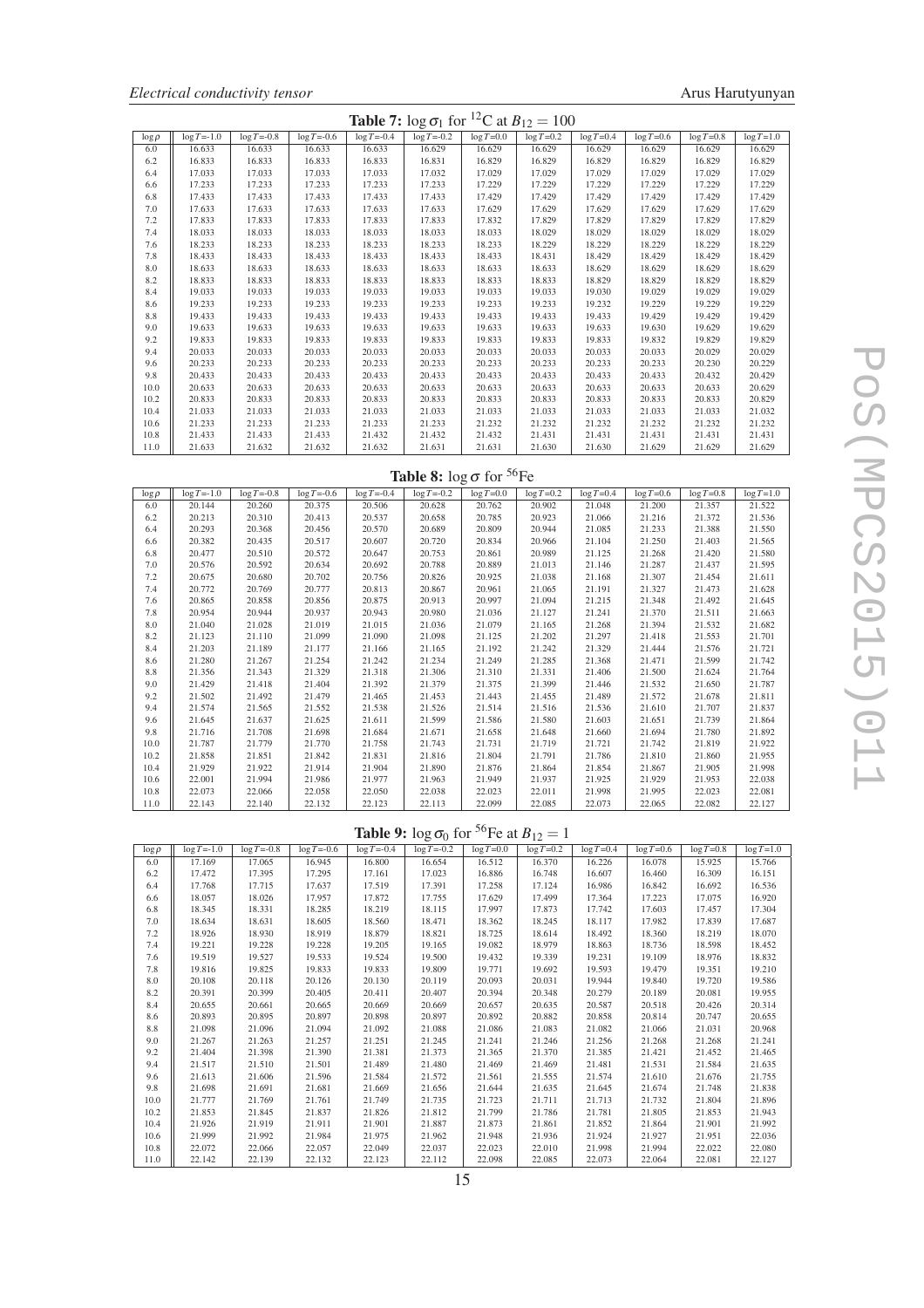| <b>Table 10:</b> $\log \sigma_0$ for <sup>56</sup> Fe at $B_{12} = 10$ |                 |                 |                 |                 |                 |               |                |               |                |               |               |  |
|------------------------------------------------------------------------|-----------------|-----------------|-----------------|-----------------|-----------------|---------------|----------------|---------------|----------------|---------------|---------------|--|
| $\log \rho$                                                            | $\log T = -1.0$ | $\log T = -0.8$ | $\log T = -0.6$ | $\log T = -0.4$ | $\log T = -0.2$ | $log T = 0.0$ | $\log T = 0.2$ | $log T = 0.4$ | $\log T = 0.6$ | $log T = 0.8$ | $log T = 1.0$ |  |
| 6.0                                                                    | 15.171          | 15.068          | 14.948          | 14.801          | 14.655          | 14.512        | 14.370         | 14.226        | 14.078         | 13.925        | 13.766        |  |
| 6.2                                                                    | 15.475          | 15.398          | 15.298          | 15.163          | 15.024          | 14.886        | 14.748         | 14.607        | 14.460         | 14.309        | 14.151        |  |
| 6.4                                                                    | 15.771          | 15.718          | 15.641          | 15.522          | 15.392          | 15.259        | 15.125         | 14.986        | 14.842         | 14.692        | 14.536        |  |
| 6.6                                                                    | 16.061          | 16.031          | 15.961          | 15.875          | 15.757          | 15.630        | 15.500         | 15.365        | 15.223         | 15.075        | 14.920        |  |
| 6.8                                                                    | 16.350          | 16.336          | 16.290          | 16.224          | 16.118          | 15.999        | 15.874         | 15.742        | 15.603         | 15.457        | 15.304        |  |
| 7.0                                                                    | 16.640          | 16.638          | 16.612          | 16.568          | 16.476          | 16.366        | 16.246         | 16.119        | 15.983         | 15.839        | 15.688        |  |
| 7.2                                                                    | 16.934          | 16.939          | 16.929          | 16.889          | 16.830          | 16.731        | 16.617         | 16.494        | 16.361         | 16.220        | 16.070        |  |
| 7.4                                                                    | 17.234          | 17.242          | 17.243          | 17.220          | 17.180          | 17.093        | 16.986         | 16.868        | 16.739         | 16.600        | 16.452        |  |
| 7.6                                                                    | 17.539          | 17.549          | 17.556          | 17.548          | 17.524          | 17.452        | 17.353         | 17.240        | 17.115         | 16.979        | 16.834        |  |
| 7.8                                                                    | 17.848          | 17.859          | 17.870          | 17.872          | 17.848          | 17.806        | 17.718         | 17.611        | 17.490         | 17.357        | 17.214        |  |
| 8.0                                                                    | 18.162          | 18.174          | 18.186          | 18.194          | 18.183          | 18.156        | 18.080         | 17.980        | 17.864         | 17.735        | 17.594        |  |
| 8.2                                                                    | 18.479          | 18.492          | 18.504          | 18.516          | 18.515          | 18.502        | 18.438         | 18.346        | 18.236         | 18.111        | 17.973        |  |
| 8.4                                                                    | 18.798          | 18.812          | 18.824          | 18.837          | 18.843          | 18.826        | 18.792         | 18.710        | 18.606         | 18.485        | 18.351        |  |
| 8.6                                                                    | 19.119          | 19.132          | 19.145          | 19.158          | 19.169          | 19.163        | 19.141         | 19.071        | 18.974         | 18.858        | 18.727        |  |
| 8.8                                                                    | 19.441          | 19.454          | 19.467          | 19.479          | 19.492          | 19.494        | 19.485         | 19.427        | 19.338         | 19.229        | 19.102        |  |
| 9.0                                                                    | 19.763          | 19.774          | 19.787          | 19.799          | 19.813          | 19.820        | 19.806         | 19.776        | 19.697         | 19.596        | 19.474        |  |
| 9.2                                                                    | 20.084          | 20.092          | 20.105          | 20.117          | 20.129          | 20.140        | 20.135         | 20.116        | 20.051         | 19.957        | 19.843        |  |
| 9.4                                                                    | 20.399          | 20.406          | 20.417          | 20.429          | 20.440          | 20.451        | 20.453         | 20.444        | 20.392         | 20.309        | 20.204        |  |
| 9.6                                                                    | 20.704          | 20.711          | 20.719          | 20.730          | 20.739          | 20.749        | 20.754         | 20.742        | 20.715         | 20.647        | 20.555        |  |
| 9.8                                                                    | 20.995          | 21.000          | 21.006          | 21.014          | 21.021          | 21.028        | 21.034         | 21.028        | 21.012         | 20.963        | 20.887        |  |
| 10.0                                                                   | 21.261          | 21.265          | 21.268          | 21.273          | 21.277          | 21.281        | 21.284         | 21.282        | 21.273         | 21.244        | 21.190        |  |
| 10.2                                                                   | 21.496          | 21.497          | 21.498          | 21.499          | 21.500          | 21.500        | 21.499         | 21.497        | 21.493         | 21.482        | 21.455        |  |
| 10.4                                                                   | 21.694          | 21.693          | 21.691          | 21.689          | 21.686          | 21.682        | 21.678         | 21.673        | 21.673         | 21.673        | 21.675        |  |
| 10.6                                                                   | 21.855          | 21.853          | 21.849          | 21.844          | 21.838          | 21.831        | 21.824         | 21.816        | 21.815         | 21.820        | 21.846        |  |
| 10.8                                                                   | 21.986          | 21.982          | 21.977          | 21.971          | 21.963          | 21.953        | 21.944         | 21.934        | 21.930         | 21.945        | 21.973        |  |
| 11.0                                                                   | 22.091          | 22.091          | 22.085          | 22.078          | 22.069          | 22.058        | 22.046         | 22.036        | 22.028         | 22.040        | 22,070        |  |

**Table 11:**  $\log \sigma_0$  for <sup>56</sup>Fe at *B*<sub>12</sub> = 100

| $\log \rho$ | $\log T = -1.0$ | $\log T = -0.8$ | $\log T = -0.6$ | $\log T = -0.4$ | $\log T = -0.2$ | $\log T = 0.0$ | $\log T = 0.2$ | $log T = 0.4$ | $\log T = 0.6$ | $log T = 0.8$ | $\log T = 1.0$ |
|-------------|-----------------|-----------------|-----------------|-----------------|-----------------|----------------|----------------|---------------|----------------|---------------|----------------|
| 6.0         | 13.171          | 13.068          | 12.948          | 12.801          | 12.655          | 12.512         | 12.370         | 12.226        | 12.078         | 11.925        | 11.766         |
| 6.2         | 13.475          | 13.398          | 13.298          | 13.163          | 13.025          | 12.886         | 12.748         | 12.607        | 12.460         | 12.309        | 12.151         |
| 6.4         | 13.771          | 13.718          | 13.641          | 13.522          | 13.392          | 13.259         | 13.125         | 12.986        | 12.842         | 12.692        | 12.536         |
| 6.6         | 14.061          | 14.031          | 13.961          | 13.876          | 13.757          | 13.630         | 13.500         | 13.365        | 13.223         | 13.075        | 12.920         |
| 6.8         | 14.350          | 14.336          | 14.290          | 14.224          | 14.118          | 13.999         | 13.874         | 13.742        | 13.603         | 13.457        | 13.304         |
| 7.0         | 14.640          | 14.638          | 14.612          | 14.568          | 14.476          | 14.366         | 14.246         | 14.119        | 13.983         | 13.839        | 13.688         |
| 7.2         | 14.934          | 14.939          | 14.929          | 14.889          | 14.830          | 14.731         | 14.617         | 14.494        | 14.361         | 14.220        | 14.070         |
| 7.4         | 15.234          | 15.242          | 15.243          | 15.221          | 15.180          | 15.093         | 14.986         | 14.868        | 14.739         | 14.600        | 14.452         |
| 7.6         | 15.539          | 15.549          | 15.557          | 15.548          | 15.525          | 15.452         | 15.353         | 15.240        | 15.115         | 14.979        | 14.834         |
| 7.8         | 15.849          | 15.860          | 15.871          | 15.872          | 15.848          | 15.806         | 15.718         | 15.611        | 15.490         | 15.358        | 15.214         |
| 8.0         | 16.163          | 16.175          | 16.186          | 16.195          | 16.184          | 16.157         | 16.081         | 15.980        | 15.864         | 15.735        | 15.594         |
| 8.2         | 16.480          | 16.493          | 16.505          | 16.517          | 16.516          | 16.503         | 16.440         | 16.347        | 16.236         | 16.111        | 15.973         |
| 8.4         | 16.800          | 16.813          | 16.826          | 16.839          | 16.845          | 16.828         | 16.794         | 16.712        | 16.607         | 16.486        | 16.351         |
| 8.6         | 17.122          | 17.135          | 17.149          | 17.161          | 17.173          | 17.166         | 17.145         | 17.074        | 16.976         | 16.860        | 16.728         |
| 8.8         | 17.447          | 17.459          | 17.473          | 17.485          | 17.499          | 17.501         | 17.493         | 17.433        | 17.343         | 17.232        | 17.104         |
| 9.0         | 17.773          | 17.784          | 17.798          | 17.811          | 17.825          | 17.833         | 17.819         | 17.788        | 17.707         | 17.603        | 17.479         |
| 9.2         | 18.100          | 18.110          | 18.124          | 18.137          | 18.150          | 18.163         | 18.158         | 18.139        | 18.070         | 17.971        | 17.852         |
| 9.4         | 18.428          | 18.437          | 18.450          | 18.464          | 18.476          | 18.491         | 18.494         | 18.487        | 18.428         | 18.337        | 18.224         |
| 9.6         | 18.757          | 18.765          | 18.776          | 18.790          | 18.803          | 18.817         | 18.826         | 18.813        | 18.783         | 18.701        | 18.593         |
| 9.8         | 19.085          | 19.093          | 19.103          | 19.117          | 19.130          | 19.144         | 19.156         | 19.152        | 19.133         | 19.063        | 18.961         |
| 10.0        | 19.413          | 19.421          | 19.430          | 19.443          | 19.457          | 19.469         | 19.484         | 19.487        | 19.479         | 19.420        | 19.326         |
| 10.2        | 19.741          | 19.748          | 19.757          | 19.768          | 19.782          | 19.795         | 19.809         | 19.817        | 19.803         | 19.772        | 19.687         |
| 10.4        | 20.067          | 20.074          | 20.082          | 20.092          | 20.105          | 20.119         | 20.132         | 20.143        | 20.138         | 20.118        | 20.044         |
| 10.6        | 20.391          | 20.397          | 20.405          | 20.414          | 20.426          | 20.440         | 20.451         | 20.464        | 20.466         | 20.456        | 20.394         |
| 10.8        | 20.710          | 20.716          | 20.723          | 20.731          | 20.742          | 20.755         | 20.766         | 20.779        | 20.785         | 20.769        | 20.734         |
| 11.0        | 21.007          | 21.028          | 21.034          | 21.042          | 21.050          | 21.062         | 21.073         | 21.083        | 21.092         | 21.084        | 21.059         |

### **Table 12:**  $\log \sigma_1$  for <sup>56</sup>Fe at  $B_{12} = 1$

| $\log \rho$ | $\log T = -1.0$ | $log T = -0.8$ | $\log T = 0.6$ | $\log T = -0.4$ | $\log T = -0.2$ | $log T = 0.0$ | $\log T = 0.2$ | $log T = 0.4$ | $\log T = 0.6$ | $log T = 0.8$ | $\log T = 1.0$ |
|-------------|-----------------|----------------|----------------|-----------------|-----------------|---------------|----------------|---------------|----------------|---------------|----------------|
| 6.0         | 18.600          | 18.601         | 18.601         | 18.601          | 18.597          | 18.596        | 18.597         | 18.597        | 18.597         | 18.597        | 18.597         |
| 6.2         | 18.800          | 18.800         | 18.801         | 18.801          | 18.798          | 18.796        | 18.797         | 18.797        | 18.797         | 18.797        | 18.797         |
| 6.4         | 18.999          | 19.000         | 19.000         | 19.000          | 18.999          | 18.996        | 18.996         | 18.997        | 18.997         | 18.997        | 18.997         |
| 6.6         | 19.199          | 19.199         | 19.199         | 19.200          | 19.200          | 19.196        | 19.196         | 19.197        | 19.197         | 19.197        | 19.197         |
| 6.8         | 19.398          | 19.398         | 19.398         | 19.399          | 19.399          | 19.396        | 19.396         | 19.396        | 19.397         | 19.397        | 19.397         |
| 7.0         | 19.596          | 19.596         | 19.596         | 19.597          | 19.598          | 19.595        | 19.596         | 19.596        | 19.596         | 19.597        | 19.597         |
| 7.2         | 19.793          | 19.793         | 19.793         | 19.794          | 19.795          | 19.796        | 19.794         | 19.795        | 19.796         | 19.796        | 19.796         |
| 7.4         | 19.988          | 19.988         | 19.988         | 19.989          | 19.990          | 19.993        | 19.992         | 19.994        | 19.995         | 19.996        | 19.996         |
| 7.6         | 20.181          | 20.180         | 20.179         | 20.179          | 20.181          | 20.186        | 20.186         | 20.190        | 20.193         | 20.195        | 20.196         |
| 7.8         | 20.368          | 20.366         | 20.365         | 20.364          | 20.367          | 20.372        | 20.378         | 20.384        | 20.389         | 20.392        | 20.394         |
| 8.0         | 20.547          | 20.544         | 20.541         | 20.539          | 20.541          | 20.547        | 20.560         | 20.570        | 20.580         | 20.587        | 20.591         |
| 8.2         | 20.712          | 20.707         | 20.702         | 20.697          | 20.697          | 20.702        | 20.724         | 20.742        | 20.762         | 20.776        | 20.785         |
| 8.4         | 20.856          | 20.848         | 20.841         | 20.833          | 20.829          | 20.841        | 20.861         | 20.893        | 20.927         | 20.954        | 20.972         |
| 8.6         | 20.972          | 20.961         | 20.949         | 20.939          | 20.929          | 20.938        | 20.961         | 21.014        | 21.065         | 21.111        | 21.145         |
| 8.8         | 21.052          | 21.038         | 21.022         | 21.008          | 20.994          | 20.996        | 21.016         | 21.087        | 21.162         | 21.237        | 21.296         |
| 9.0         | 21.095          | 21.080         | 21.060         | 21.042          | 21.024          | 21.017        | 21.050         | 21.110        | 21.210         | 21.319        | 21.412         |
| 9.2         | 21.105          | 21.089         | 21.067         | 21.045          | 21.025          | 21.010        | 21.031         | 21.088        | 21.211         | 21.347        | 21.481         |
| 9.4         | 21.089          | 21.074         | 21.052         | 21.027          | 21.005          | 20.984        | 20.991         | 21.033        | 21.165         | 21.321        | 21.495         |
| 9.6         | 21.057          | 21.041         | 21.020         | 20.994          | 20.970          | 20.947        | 20.940         | 20.989        | 21.087         | 21.252        | 21.457         |
| 9.8         | 21.014          | 20.997         | 20.979         | 20.952          | 20.926          | 20.903        | 20.885         | 20.914        | 20.993         | 21.166        | 21.376         |
| 10.0        | 20.964          | 20.947         | 20.930         | 20.905          | 20.877          | 20.854        | 20.831         | 20.841        | 20.894         | 21.060        | 21.269         |
| 10.2        | 20.910          | 20.895         | 20.878         | 20.855          | 20.827          | 20.802        | 20.778         | 20.772        | 20.830         | 20.947        | 21.148         |
| 10.4        | 20.854          | 20.840         | 20.823         | 20.803          | 20.776          | 20.749        | 20.725         | 20.709        | 20.743         | 20.836        | 21.038         |
| 10.6        | 20.798          | 20.785         | 20.768         | 20.750          | 20.724          | 20.696        | 20.673         | 20.651        | 20.665         | 20.730        | 20.920         |
| 10.8        | 20.744          | 20.731         | 20.715         | 20.697          | 20.674          | 20.645        | 20.620         | 20.597        | 20.595         | 20.664        | 20.803         |
| 11.0        | 20.693          | 20.678         | 20.663         | 20.645          | 20.624          | 20.596        | 20.569         | 20.546        | 20.534         | 20.579        | 20.692         |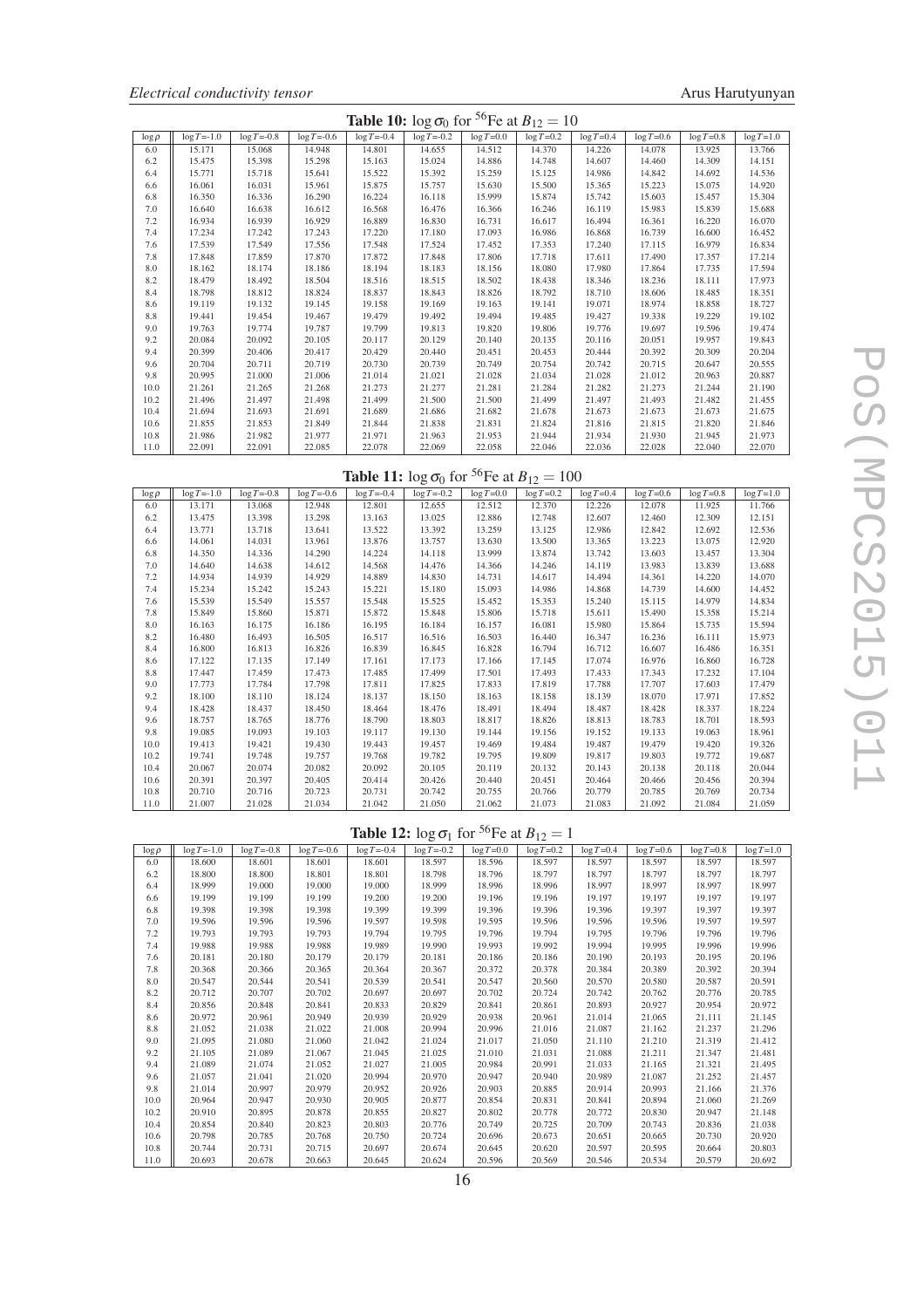|  | Electrical conductivity tensor |  |
|--|--------------------------------|--|
|--|--------------------------------|--|

| <b>Table 13:</b> $\log \sigma_1$ for <sup>56</sup> Fe at $B_{12} = 10$ |                 |                 |                 |                 |                 |               |                |               |                |               |               |  |  |
|------------------------------------------------------------------------|-----------------|-----------------|-----------------|-----------------|-----------------|---------------|----------------|---------------|----------------|---------------|---------------|--|--|
| $\log \rho$                                                            | $\log T = -1.0$ | $\log T = -0.8$ | $\log T = -0.6$ | $\log T = -0.4$ | $\log T = -0.2$ | $log T = 0.0$ | $\log T = 0.2$ | $log T = 0.4$ | $\log T = 0.6$ | $log T = 0.8$ | $log T = 1.0$ |  |  |
| 6.0                                                                    | 17.601          | 17.601          | 17.601          | 17.601          | 17.597          | 17.596        | 17.597         | 17.597        | 17.597         | 17.597        | 17.597        |  |  |
| 6.2                                                                    | 17.801          | 17.801          | 17.801          | 17.801          | 17.799          | 17.796        | 17.797         | 17.797        | 17.797         | 17.797        | 17.797        |  |  |
| 6.4                                                                    | 18.001          | 18.001          | 18.001          | 18.001          | 18.000          | 17.996        | 17.997         | 17.997        | 17.997         | 17.997        | 17.997        |  |  |
| 6.6                                                                    | 18.201          | 18.201          | 18.201          | 18.201          | 18.201          | 18.196        | 18.197         | 18.197        | 18.197         | 18.197        | 18.197        |  |  |
| 6.8                                                                    | 18.401          | 18.401          | 18.401          | 18.401          | 18.401          | 18.396        | 18.397         | 18.397        | 18.397         | 18.397        | 18.397        |  |  |
| 7.0                                                                    | 18.601          | 18.601          | 18.601          | 18.601          | 18.601          | 18.596        | 18.597         | 18.597        | 18.597         | 18.597        | 18.597        |  |  |
| 7.2                                                                    | 18.801          | 18.801          | 18.801          | 18.801          | 18.801          | 18.799        | 18.797         | 18.797        | 18.797         | 18.797        | 18.797        |  |  |
| 7.4                                                                    | 19.001          | 19.001          | 19.001          | 19.001          | 19.001          | 19.001        | 18.997         | 18.997        | 18.997         | 18.997        | 18.997        |  |  |
| 7.6                                                                    | 19.201          | 19.201          | 19.201          | 19.201          | 19.201          | 19.201        | 19.196         | 19.197        | 19.197         | 19.197        | 19.197        |  |  |
| 7.8                                                                    | 19.401          | 19.401          | 19.401          | 19.401          | 19.401          | 19.401        | 19.398         | 19.396        | 19.397         | 19.397        | 19.397        |  |  |
| 8.0                                                                    | 19.601          | 19.600          | 19.601          | 19.601          | 19.601          | 19.601        | 19.600         | 19.596        | 19.596         | 19.597        | 19.597        |  |  |
| 8.2                                                                    | 19.800          | 19.800          | 19.800          | 19.800          | 19.800          | 19.800        | 19.800         | 19.796        | 19.796         | 19.796        | 19.797        |  |  |
| 8.4                                                                    | 19.999          | 19.999          | 19.999          | 19.999          | 19.999          | 19.999        | 19.999         | 19.996        | 19.996         | 19.996        | 19.996        |  |  |
| 8.6                                                                    | 20.198          | 20.198          | 20.198          | 20.198          | 20.197          | 20.197        | 20.198         | 20.197        | 20.195         | 20.196        | 20.196        |  |  |
| 8.8                                                                    | 20.396          | 20.396          | 20.395          | 20.395          | 20.394          | 20.394        | 20.394         | 20.396        | 20.393         | 20.394        | 20.395        |  |  |
| 9.0                                                                    | 20.592          | 20.591          | 20.591          | 20.590          | 20.589          | 20.589        | 20.589         | 20.590        | 20.589         | 20.592        | 20.594        |  |  |
| 9.2                                                                    | 20.784          | 20.784          | 20.782          | 20.781          | 20.780          | 20.779        | 20.779         | 20.780        | 20.784         | 20.786        | 20.790        |  |  |
| 9.4                                                                    | 20.971          | 20.970          | 20.968          | 20.966          | 20.964          | 20.962        | 20.961         | 20.961        | 20.969         | 20.974        | 20.983        |  |  |
| 9.6                                                                    | 21.148          | 21.146          | 21.144          | 21.140          | 21.136          | 21.132        | 21.130         | 21.133        | 21.140         | 21.152        | 21.168        |  |  |
| 9.8                                                                    | 21.310          | 21.307          | 21.303          | 21.297          | 21.291          | 21.285        | 21.279         | 21.281        | 21.289         | 21.314        | 21.339        |  |  |
| 10.0                                                                   | 21.448          | 21.443          | 21.437          | 21.429          | 21.419          | 21.411        | 21.401         | 21.399        | 21.406         | 21.445        | 21.486        |  |  |
| 10.2                                                                   | 21.553          | 21.547          | 21.539          | 21.529          | 21.515          | 21.502        | 21.489         | 21.481        | 21.500         | 21.536        | 21.599        |  |  |
| 10.4                                                                   | 21.622          | 21.614          | 21.604          | 21.592          | 21.574          | 21.557        | 21.541         | 21.527        | 21.541         | 21.582        | 21.673        |  |  |
| 10.6                                                                   | 21.655          | 21.646          | 21.633          | 21.620          | 21.600          | 21.579        | 21.560         | 21.542        | 21.547         | 21.584        | 21.697        |  |  |
| 10.8                                                                   | 21.658          | 21.648          | 21.634          | 21.620          | 21.600          | 21.575        | 21.554         | 21.533        | 21.529         | 21.580        | 21.677        |  |  |
| 11.0                                                                   | 21.642          | 21.629          | 21.616          | 21.600          | 21.581          | 21.555        | 21.530         | 21.509        | 21.496         | 21.533        | 21.624        |  |  |

**Table 14:**  $\log \sigma_1$  for <sup>56</sup>Fe at  $B_{12} = 100$ 

| $\log \rho$ | $\log T = -1.0$ | $\log T = -0.8$ | $\log T = -0.6$ | $\log T = -0.4$ | $\log T = -0.2$ | $log T = 0.0$ | $\log T = 0.2$ | $log T = 0.4$ | $\log T = 0.6$ | $\log T = 0.8$ | $\log T = 1.0$ |
|-------------|-----------------|-----------------|-----------------|-----------------|-----------------|---------------|----------------|---------------|----------------|----------------|----------------|
| 6.0         | 16.601          | 16.601          | 16.601          | 16.601          | 16.597          | 16.596        | 16.597         | 16.597        | 16.597         | 16.597         | 16.597         |
| 6.2         | 16.801          | 16.801          | 16.801          | 16.801          | 16.799          | 16.796        | 16.797         | 16.797        | 16.797         | 16.797         | 16.797         |
| 6.4         | 17.001          | 17.001          | 17.001          | 17.001          | 17.000          | 16.996        | 16.997         | 16.997        | 16.997         | 16.997         | 16.997         |
| 6.6         | 17.201          | 17.201          | 17.201          | 17.201          | 17.201          | 17.196        | 17.197         | 17.197        | 17.197         | 17.197         | 17.197         |
| 6.8         | 17.401          | 17.401          | 17.401          | 17.401          | 17.401          | 17.396        | 17.397         | 17.397        | 17.397         | 17.397         | 17.397         |
| 7.0         | 17.601          | 17.601          | 17.601          | 17.601          | 17.601          | 17.596        | 17.597         | 17.597        | 17.597         | 17.597         | 17.597         |
| 7.2         | 17.801          | 17.801          | 17.801          | 17.801          | 17.801          | 17.799        | 17.797         | 17.797        | 17.797         | 17.797         | 17.797         |
| 7.4         | 18.001          | 18.001          | 18.001          | 18.001          | 18.001          | 18.001        | 17.997         | 17.997        | 17.997         | 17.997         | 17.997         |
| 7.6         | 18.201          | 18.201          | 18.201          | 18.201          | 18.201          | 18.201        | 18.197         | 18.197        | 18.197         | 18.197         | 18.197         |
| 7.8         | 18.401          | 18.401          | 18.401          | 18.401          | 18.401          | 18.401        | 18.398         | 18.397        | 18.397         | 18.397         | 18.397         |
| 8.0         | 18.601          | 18.601          | 18.601          | 18.601          | 18.601          | 18.601        | 18.600         | 18.597        | 18.597         | 18.597         | 18.597         |
| 8.2         | 18.801          | 18.801          | 18.801          | 18.801          | 18.801          | 18.801        | 18.801         | 18.797        | 18.797         | 18.797         | 18.797         |
| 8.4         | 19.001          | 19.001          | 19.001          | 19.001          | 19.001          | 19.001        | 19.001         | 18.997        | 18.997         | 18.997         | 18.997         |
| 8.6         | 19.201          | 19.201          | 19.201          | 19.201          | 19.201          | 19.201        | 19.201         | 19.200        | 19.197         | 19.197         | 19.197         |
| 8.8         | 19.401          | 19.401          | 19.401          | 19.401          | 19.401          | 19.401        | 19.401         | 19.401        | 19.397         | 19.397         | 19.397         |
| 9.0         | 19.601          | 19.601          | 19.601          | 19.601          | 19.601          | 19.601        | 19.601         | 19.601        | 19.597         | 19.597         | 19.597         |
| 9.2         | 19.801          | 19.801          | 19.801          | 19.801          | 19.801          | 19.801        | 19.801         | 19.801        | 19.800         | 19.797         | 19.797         |
| 9.4         | 20.001          | 20.001          | 20.001          | 20.001          | 20.001          | 20.001        | 20.001         | 20.001        | 20.001         | 19.996         | 19.997         |
| 9.6         | 20.201          | 20.201          | 20.201          | 20.200          | 20.200          | 20.200        | 20.200         | 20.200        | 20.200         | 20.196         | 20.196         |
| 9.8         | 20.400          | 20.400          | 20.400          | 20.400          | 20.400          | 20.400        | 20.400         | 20.400        | 20.400         | 20.399         | 20.396         |
| 10.0        | 20.599          | 20.599          | 20.599          | 20.599          | 20.599          | 20.599        | 20.599         | 20.599        | 20.599         | 20.599         | 20.595         |
| 10.2        | 20.798          | 20.798          | 20.798          | 20.797          | 20.797          | 20.797        | 20.797         | 20.796        | 20.797         | 20.797         | 20.794         |
| 10.4        | 20.995          | 20.995          | 20.995          | 20.994          | 20.994          | 20.993        | 20.993         | 20.993        | 20.993         | 20.993         | 20.994         |
| 10.6        | 21.190          | 21.190          | 21.190          | 21.189          | 21.188          | 21.187        | 21.187         | 21.186        | 21.185         | 21.186         | 21.189         |
| 10.8        | 21.382          | 21.381          | 21.381          | 21.380          | 21.379          | 21.377        | 21.376         | 21.374        | 21.373         | 21.374         | 21.377         |
| 11.0        | 21.558          | 21.566          | 21.565          | 21.564          | 21.562          | 21.559        | 21.557         | 21.554        | 21.551         | 21.553         | 21.556         |

|  |  | Table 15: $\log \sigma$ for density-dependent composition |
|--|--|-----------------------------------------------------------|
|--|--|-----------------------------------------------------------|

|             | <b>Thore</b> IV, to go for density dependent composition |                |                 |                |                 |                |                |                |                |               |                |  |
|-------------|----------------------------------------------------------|----------------|-----------------|----------------|-----------------|----------------|----------------|----------------|----------------|---------------|----------------|--|
| $\log \rho$ | $\log T = -1.0$                                          | $log T = -0.8$ | $\log T = -0.6$ | $\log T = 0.4$ | $\log T = -0.2$ | $\log T = 0.0$ | $\log T = 0.2$ | $\log T = 0.4$ | $\log T = 0.6$ | $log T = 0.8$ | $\log T = 1.0$ |  |
| 6.0         | 20.144                                                   | 20.260         | 20.376          | 20.506         | 20.628          | 20.762         | 20.902         | 21.048         | 21.200         | 21.357        | 21.522         |  |
| 6.2         | 20.213                                                   | 20.310         | 20.413          | 20.537         | 20.658          | 20.785         | 20.923         | 21.066         | 21.216         | 21.372        | 21.536         |  |
| 6.4         | 20.293                                                   | 20.368         | 20.456          | 20.570         | 20.689          | 20.809         | 20.944         | 21.085         | 21.233         | 21.388        | 21.550         |  |
| 6.6         | 20.382                                                   | 20.435         | 20.517          | 20.607         | 20.720          | 20.834         | 20.966         | 21.104         | 21.250         | 21.403        | 21.565         |  |
| 6.8         | 20.477                                                   | 20.510         | 20.572          | 20.647         | 20.753          | 20.861         | 20.989         | 21.125         | 21.268         | 21.420        | 21.580         |  |
| 7.0         | 20.536                                                   | 20.555         | 20.598          | 20.671         | 20.755          | 20.857         | 20.981         | 21.114         | 21.256         | 21.406        | 21.565         |  |
| 7.2         | 20.633                                                   | 20.641         | 20.666          | 20.721         | 20.792          | 20.893         | 21.006         | 21.136         | 21.276         | 21.424        | 21.581         |  |
| 7.4         | 20.730                                                   | 20.730         | 20.740          | 20.777         | 20.833          | 20.928         | 21.033         | 21.160         | 21.296         | 21.442        | 21.598         |  |
| 7.6         | 20.823                                                   | 20.817         | 20.819          | 20.839         | 20.893          | 20.964         | 21.062         | 21.184         | 21.317         | 21.461        | 21.615         |  |
| 7.8         | 20.912                                                   | 20.903         | 20.899          | 20.907         | 20.944          | 21.003         | 21.094         | 21.209         | 21.339         | 21.481        | 21.633         |  |
| 8.0         | 20.998                                                   | 20.987         | 20.980          | 20.979         | 21.001          | 21.044         | 21.132         | 21.236         | 21.363         | 21.501        | 21.652         |  |
| 8.2         | 21.080                                                   | 21.068         | 21.059          | 21.053         | 21.063          | 21.105         | 21.169         | 21.265         | 21.387         | 21.523        | 21.671         |  |
| 8.4         | 21.160                                                   | 21.147         | 21.136          | 21.128         | 21.129          | 21.157         | 21.208         | 21.296         | 21.412         | 21.545        | 21.691         |  |
| 8.6         | 21.232                                                   | 21.220         | 21.207          | 21.198         | 21.193          | 21.209         | 21.248         | 21.332         | 21.438         | 21.567        | 21.711         |  |
| 8.8         | 21.307                                                   | 21.296         | 21.283          | 21.273         | 21.264          | 21.270         | 21.308         | 21.370         | 21.466         | 21.592        | 21.733         |  |
| 9.0         | 21.380                                                   | 21.371         | 21.358          | 21.346         | 21.337          | 21.334         | 21.360         | 21.409         | 21.497         | 21.617        | 21.756         |  |
| 9.2         | 21.311                                                   | 21.304         | 21.297          | 21.288         | 21.282          | 21.284         | 21.302         | 21.353         | 21.428         | 21.540        | 21.679         |  |
| 9.4         | 21.382                                                   | 21.375         | 21.369          | 21.360         | 21.352          | 21.351         | 21.362         | 21.400         | 21.465         | 21.569        | 21.704         |  |
| 9.6         | 21.478                                                   | 21.472         | 21.465          | 21.455         | 21.446          | 21.442         | 21.445         | 21.472         | 21.539         | 21.621        | 21.751         |  |
| 9.8         | 21.549                                                   | 21.543         | 21.536          | 21.527         | 21.517          | 21.511         | 21.511         | 21.528         | 21.581         | 21.659        | 21.779         |  |
| 10.0        | 21.619                                                   | 21.614         | 21.606          | 21.599         | 21.589          | 21.580         | 21.579         | 21.588         | 21.628         | 21.698        | 21.809         |  |
| 10.2        | 21.717                                                   | 21.712         | 21.704          | 21.696         | 21.686          | 21.675         | 21.670         | 21.673         | 21.702         | 21.761        | 21.863         |  |
| 10.4        | 21.787                                                   | 21.782         | 21.776          | 21.768         | 21.758          | 21.747         | 21.741         | 21.739         | 21.758         | 21.817        | 21.903         |  |
| 10.6        | 21.888                                                   | 21.883         | 21.876          | 21.868         | 21.858          | 21.846         | 21.837         | 21.831         | 21.841         | 21.888        | 21.967         |  |
| 10.8        | 21.976                                                   | 21.970         | 21.964          | 21.955         | 21.946          | 21.933         | 21.922         | 21.915         | 21.917         | 21.952        | 22.021         |  |
| 11.0        |                                                          | 22.055         | 22.049          | 22,040         | 22.031          | 22.018         | 22,006         | 21.997         | 21.994         | 22.019        | 22.076         |  |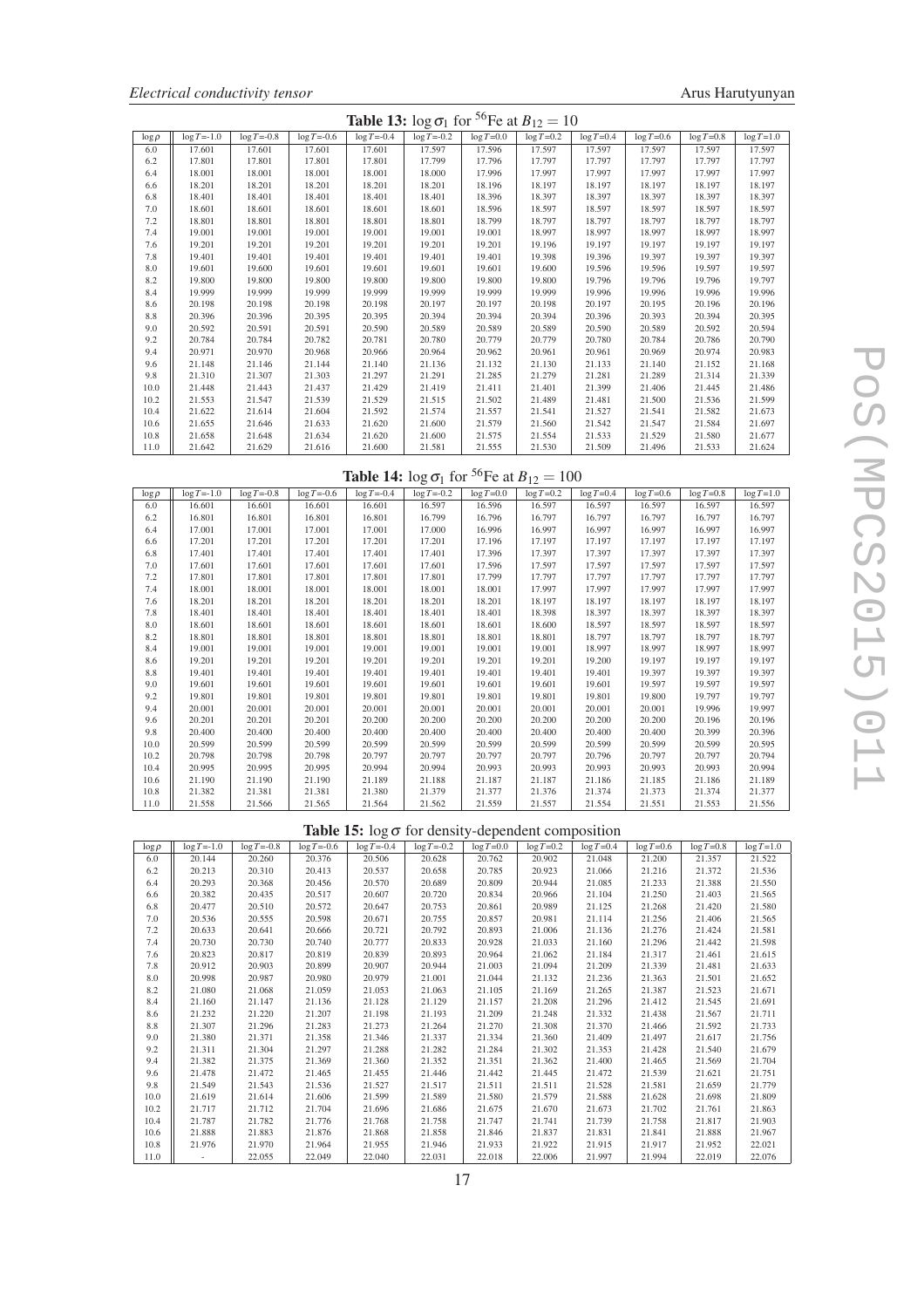|             | <b>Table 16:</b> $\log \sigma_0$ for density-dependent composition at $B_{12} = 1$ |                 |                 |                 |                 |                |                |                |               |                |                |  |  |
|-------------|------------------------------------------------------------------------------------|-----------------|-----------------|-----------------|-----------------|----------------|----------------|----------------|---------------|----------------|----------------|--|--|
| $\log \rho$ | $\log T = -1.0$                                                                    | $\log T = -0.8$ | $\log T = -0.6$ | $\log T = -0.4$ | $\log T = -0.2$ | $\log T = 0.0$ | $\log T = 0.2$ | $\log T = 0.4$ | $log T = 0.6$ | $\log T = 0.8$ | $\log T = 1.0$ |  |  |
| 6.0         | 17.169                                                                             | 17.065          | 16.945          | 16.800          | 16.654          | 16.512         | 16.370         | 16.226         | 16.078        | 15.925         | 15.765         |  |  |
| 6.2         | 17.472                                                                             | 17.395          | 17.294          | 17.161          | 17.023          | 16.885         | 16.748         | 16.607         | 16.460        | 16.309         | 16.151         |  |  |
| 6.4         | 17.768                                                                             | 17.715          | 17.637          | 17.519          | 17.390          | 17.258         | 17.124         | 16.986         | 16.842        | 16.692         | 16.536         |  |  |
| 6.6         | 18.057                                                                             | 18.026          | 17.957          | 17.872          | 17.754          | 17.628         | 17.499         | 17.364         | 17.223        | 17.075         | 16.920         |  |  |
| 6.8         | 18.345                                                                             | 18.331          | 18.285          | 18.219          | 18.115          | 17.997         | 17.873         | 17.741         | 17.603        | 17.457         | 17.304         |  |  |
| 7.0         | 18.650                                                                             | 18.645          | 18.617          | 18.555          | 18.480          | 18.370         | 18.252         | 18.124         | 17.989        | 17.845         | 17.694         |  |  |
| 7.2         | 18.943                                                                             | 18.943          | 18.931          | 18.889          | 18.830          | 18.733         | 18.621         | 18.499         | 18.367        | 18.226         | 18.076         |  |  |
| 7.4         | 19.238                                                                             | 19.242          | 19.240          | 19.216          | 19.174          | 19.090         | 18.986         | 18.870         | 18.743        | 18.605         | 18.458         |  |  |
| 7.6         | 19.534                                                                             | 19.541          | 19.544          | 19.533          | 19.494          | 19.439         | 19.346         | 19.238         | 19.116        | 18.982         | 18.838         |  |  |
| 7.8         | 19.829                                                                             | 19.837          | 19.843          | 19.841          | 19.817          | 19.777         | 19.697         | 19.599         | 19.485        | 19.357         | 19.217         |  |  |
| 8.0         | 20.119                                                                             | 20.127          | 20.133          | 20.136          | 20.124          | 20.098         | 20.035         | 19.949         | 19.846        | 19.726         | 19.591         |  |  |
| 8.2         | 20.397                                                                             | 20.404          | 20.409          | 20.413          | 20.408          | 20.386         | 20.350         | 20.281         | 20.193        | 20.085         | 19.960         |  |  |
| 8.4         | 20.655                                                                             | 20.660          | 20.663          | 20.666          | 20.664          | 20.653         | 20.632         | 20.585         | 20.518        | 20.429         | 20.317         |  |  |
| 8.6         | 20.871                                                                             | 20.872          | 20.873          | 20.873          | 20.872          | 20.867         | 20.858         | 20.835         | 20.791        | 20.725         | 20.633         |  |  |
| 8.8         | 21.069                                                                             | 21.067          | 21.064          | 21.062          | 21.059          | 21.056         | 21.058         | 21.056         | 21.042        | 21.008         | 20.945         |  |  |
| 9.0         | 21.232                                                                             | 21.228          | 21.222          | 21.216          | 21.211          | 21.208         | 21.214         | 21.226         | 21.240        | 21.243         | 21.217         |  |  |
| 9.2         | 21.258                                                                             | 21.253          | 21.247          | 21.240          | 21.235          | 21.236         | 21.247         | 21.281         | 21.323        | 21.374         | 21.410         |  |  |
| 9.4         | 21.352                                                                             | 21.346          | 21.341          | 21.333          | 21.326          | 21.325         | 21.333         | 21.363         | 21.412        | 21.482         | 21.553         |  |  |
| 9.6         | 21.458                                                                             | 21.452          | 21.446          | 21.437          | 21.428          | 21.425         | 21.427         | 21.450         | 21.507        | 21.571         | 21.662         |  |  |
| 9.8         | 21.537                                                                             | 21.532          | 21.525          | 21.517          | 21.507          | 21.501         | 21.501         | 21.517         | 21.566        | 21.635         | 21.735         |  |  |
| 10.0        | 21.613                                                                             | 21.608          | 21.601          | 21.593          | 21.583          | 21.575         | 21.573         | 21.582         | 21.621        | 21.687         | 21.788         |  |  |
| 10.2        | 21.713                                                                             | 21.708          | 21.700          | 21.693          | 21.682          | 21.672         | 21.667         | 21.669         | 21.697        | 21.754         | 21.851         |  |  |
| 10.4        | 21.785                                                                             | 21.780          | 21.773          | 21.766          | 21.756          | 21.745         | 21.739         | 21.737         | 21.755        | 21.814         | 21.897         |  |  |
| 10.6        | 21.887                                                                             | 21.882          | 21.874          | 21.867          | 21.857          | 21.844         | 21.835         | 21.830         | 21.839        | 21.886         | 21.964         |  |  |
| 10.8        | 21.975                                                                             | 21.969          | 21.963          | 21.955          | 21.945          | 21.932         | 21.921         | 21.914         | 21.916        | 21.951         | 22.019         |  |  |
| 11.0        |                                                                                    | 22.055          | 22.048          | 22,040          | 22.031          | 22.018         | 22.005         | 21.996         | 21.993        | 22.018         | 22,075         |  |  |

| <b>Table 17:</b> $\log \sigma_0$ for density-dependent composition at $B_{12} = 10$ |  |
|-------------------------------------------------------------------------------------|--|
|-------------------------------------------------------------------------------------|--|

| $\log \rho$ | $\log T = -1.0$ | $\log T = 0.8$ | $\log T = -0.6$ | $\log T = -0.4$ | $\log T = -0.2$ | $log T = 0.0$ | $\log T = 0.2$ | $log T = 0.4$ | $\log T = 0.6$ | $\log T = 0.8$ | $log T = 1.0$ |
|-------------|-----------------|----------------|-----------------|-----------------|-----------------|---------------|----------------|---------------|----------------|----------------|---------------|
| 6.0         | 15.171          | 15.068         | 14.948          | 14.801          | 14.654          | 14.512        | 14.370         | 14.226        | 14.078         | 13.925         | 13.765        |
| 6.2         | 15.475          | 15.398         | 15.297          | 15.163          | 15.024          | 14.886        | 14.748         | 14.607        | 14.461         | 14.309         | 14.151        |
| 6.4         | 15.771          | 15.718         | 15.641          | 15.521          | 15.392          | 15.259        | 15.124         | 14.986        | 14.842         | 14.692         | 14.536        |
| 6.6         | 16.061          | 16.031         | 15.961          | 15.875          | 15.757          | 15.630        | 15.500         | 15.364        | 15.223         | 15.075         | 14.920        |
| 6.8         | 16.350          | 16.336         | 16.290          | 16.224          | 16.118          | 15.999        | 15.874         | 15.742        | 15.603         | 15.457         | 15.304        |
| 7.0         | 16.657          | 16.652         | 16.625          | 16.563          | 16.486          | 16.374        | 16.254         | 16.126        | 15.990         | 15.846         | 15.694        |
| 7.2         | 16.952          | 16.954         | 16.942          | 16.901          | 16.840          | 16.740        | 16.625         | 16.501        | 16.368         | 16.227         | 16.077        |
| 7.4         | 17.252          | 17.258         | 17.257          | 17.233          | 17.190          | 17.102        | 16.994         | 16.875        | 16.745         | 16.607         | 16.459        |
| 7.6         | 17.557          | 17.565         | 17.570          | 17.560          | 17.519          | 17.461        | 17.361         | 17.248        | 17.122         | 16.986         | 16.840        |
| 7.8         | 17.867          | 17.877         | 17.884          | 17.884          | 17.859          | 17.816        | 17.726         | 17.619        | 17.497         | 17.364         | 17.221        |
| 8.0         | 18.180          | 18.192         | 18.201          | 18.207          | 18.195          | 18.166        | 18.089         | 17.988        | 17.871         | 17.741         | 17.601        |
| 8.2         | 18.497          | 18.510         | 18.520          | 18.529          | 18.526          | 18.496        | 18.448         | 18.354        | 18.243         | 18.117         | 17.979        |
| 8.4         | 18.817          | 18.829         | 18.840          | 18.850          | 18.855          | 18.838        | 18.802         | 18.718        | 18.613         | 18.492         | 18.357        |
| 8.6         | 19.116          | 19.128         | 19.140          | 19.150          | 19.158          | 19.151        | 19.127         | 19.055        | 18.956         | 18.839         | 18.708        |
| 8.8         | 19.438          | 19.449         | 19.461          | 19.472          | 19.482          | 19.482        | 19.456         | 19.411        | 19.320         | 19.210         | 19.082        |
| 9.0         | 19.760          | 19.769         | 19.781          | 19.793          | 19.803          | 19.809        | 19.793         | 19.761        | 19.680         | 19.577         | 19.455        |
| 9.2         | 20.169          | 20.175         | 20.181          | 20.189          | 20.195          | 20.194        | 20.185         | 20.150        | 20.094         | 19.999         | 19.883        |
| 9.4         | 20.473          | 20.478         | 20.483          | 20.490          | 20.496          | 20.497        | 20.492         | 20.469        | 20.427         | 20.345         | 20.240        |
| 9.6         | 20.721          | 20.726         | 20.730          | 20.736          | 20.742          | 20.745        | 20.743         | 20.729        | 20.691         | 20.632         | 20.540        |
| 9.8         | 20.993          | 20.996         | 20.999          | 21.002          | 21.006          | 21.008        | 21.008         | 21.001        | 20.978         | 20.937         | 20.864        |
| 10.0        | 21.234          | 21.235         | 21.236          | 21.237          | 21.238          | 21.239        | 21.238         | 21.235        | 21.225         | 21.203         | 21.156        |
| 10.2        | 21.425          | 21.424         | 21.424          | 21.424          | 21.423          | 21.422        | 21.420         | 21.418        | 21.415         | 21.407         | 21.383        |
| 10.4        | 21.603          | 21.601         | 21.599          | 21.597          | 21.593          | 21.589        | 21.586         | 21.583        | 21.585         | 21.594         | 21.596        |
| 10.6        | 21.754          | 21.751         | 21.748          | 21.744          | 21.739          | 21.732        | 21.727         | 21.723        | 21.724         | 21.740         | 21.758        |
| 10.8        | 21.887          | 21.884         | 21.880          | 21.874          | 21.868          | 21.859        | 21.851         | 21.845        | 21.845         | 21.863         | 21.893        |
| 11.0        |                 | 21.998         | 21.993          | 21.986          | 21.979          | 21.969        | 21.959         | 21.951        | 21.947         | 21.963         | 21.997        |

Table 18:  $\log \sigma_0$  for density-dependent composition at  $B_{12} = 100$ 

| $\log \rho$ | $\log T = -1.0$ | $log T = -0.8$ | $\log T = -0.6$ | $\log T = -0.4$ | $\log T = -0.2$ | $log T = 0.0$ | $\log T = 0.2$ | $\log T = 0.4$ | $log T = 0.6$ | $log T = 0.8$ | $\log T = 1.0$ |
|-------------|-----------------|----------------|-----------------|-----------------|-----------------|---------------|----------------|----------------|---------------|---------------|----------------|
| 6.0         | 13.171          | 13.068         | 12.948          | 12.801          | 12.654          | 12.512        | 12.370         | 12.226         | 12.078        | 11.925        | 11.765         |
| 6.2         | 13.475          | 13.398         | 13.297          | 13.163          | 13.024          | 12.886        | 12.748         | 12.607         | 12.461        | 12.309        | 12.151         |
| 6.4         | 13.771          | 13.718         | 13.641          | 13.521          | 13.392          | 13.259        | 13.124         | 12.986         | 12.842        | 12.692        | 12.536         |
| 6.6         | 14.061          | 14.031         | 13.961          | 13.875          | 13.757          | 13.630        | 13.500         | 13.364         | 13.223        | 13.075        | 12.920         |
| 6.8         | 14.350          | 14.336         | 14.290          | 14.224          | 14.118          | 13.999        | 13.874         | 13.742         | 13.603        | 13.457        | 13.304         |
| 7.0         | 14.657          | 14.652         | 14.625          | 14.563          | 14.486          | 14.374        | 14.254         | 14.126         | 13.990        | 13.846        | 13.694         |
| 7.2         | 14.952          | 14.954         | 14.942          | 14.901          | 14.840          | 14.740        | 14.625         | 14.501         | 14.368        | 14.227        | 14.077         |
| 7.4         | 15.252          | 15.258         | 15.257          | 15.233          | 15.190          | 15.102        | 14.994         | 14.875         | 14.745        | 14.607        | 14.459         |
| 7.6         | 15.557          | 15.565         | 15.570          | 15.560          | 15.520          | 15.461        | 15.361         | 15.248         | 15.122        | 14.986        | 14.840         |
| 7.8         | 15.867          | 15.877         | 15.885          | 15.885          | 15.860          | 15.816        | 15.727         | 15.619         | 15.497        | 15.364        | 15.221         |
| 8.0         | 16.181          | 16.193         | 16.201          | 16.208          | 16.196          | 16.167        | 16.090         | 15.988         | 15.871        | 15.742        | 15.601         |
| 8.2         | 16.498          | 16.511         | 16.521          | 16.530          | 16.528          | 16.498        | 16.449         | 16.355         | 16.244        | 16.118        | 15.980         |
| 8.4         | 16.819          | 16.831         | 16.843          | 16.852          | 16.857          | 16.840        | 16.804         | 16.720         | 16.615        | 16.493        | 16.358         |
| 8.6         | 17.119          | 17.131         | 17.144          | 17.154          | 17.163          | 17.155        | 17.132         | 17.058         | 16.958        | 16.841        | 16.708         |
| 8.8         | 17.444          | 17.455         | 17.468          | 17.479          | 17.489          | 17.490        | 17.463         | 17.418         | 17.325        | 17.213        | 17.084         |
| 9.0         | 17.771          | 17.780         | 17.793          | 17.805          | 17.816          | 17.822        | 17.807         | 17.773         | 17.690        | 17.584        | 17.459         |
| 9.2         | 18.201          | 18.208         | 18.215          | 18.225          | 18.232          | 18.232        | 18.222         | 18.185         | 18.124        | 18.020        | 17.897         |
| 9.4         | 18.530          | 18.536         | 18.543          | 18.552          | 18.561          | 18.563        | 18.559         | 18.532         | 18.484        | 18.387        | 18.269         |
| 9.6         | 18.804          | 18.811         | 18.817          | 18.827          | 18.837          | 18.842        | 18.843         | 18.826         | 18.775        | 18.701        | 18.589         |
| 9.8         | 19.133          | 19.139         | 19.146          | 19.154          | 19.164          | 19.172        | 19.174         | 19.165         | 19.127        | 19.064        | 18.957         |
| 10.0        | 19.461          | 19.467         | 19.474          | 19.481          | 19.491          | 19.500        | 19.504         | 19.500         | 19.473        | 19.423        | 19.322         |
| 10.2        | 19.730          | 19.735         | 19.743          | 19.750          | 19.761          | 19.771        | 19.777         | 19.779         | 19.762        | 19.723        | 19.631         |
| 10.4        | 20.056          | 20.061         | 20.067          | 20.074          | 20.084          | 20.095        | 20.102         | 20.106         | 20.097        | 20.055        | 19.989         |
| 10.6        | 20.317          | 20.322         | 20.328          | 20.336          | 20.345          | 20.357        | 20.366         | 20.373         | 20.370        | 20.339        | 20.284         |
| 10.8        | 20.604          | 20.609         | 20.615          | 20.622          | 20.631          | 20.642        | 20.653         | 20.661         | 20.663        | 20.642        | 20.598         |
| 11.0        |                 | 20.872         | 20.878          | 20.885          | 20.893          | 20.904        | 20.915         | 20.923         | 20.928        | 20.915        | 20.882         |